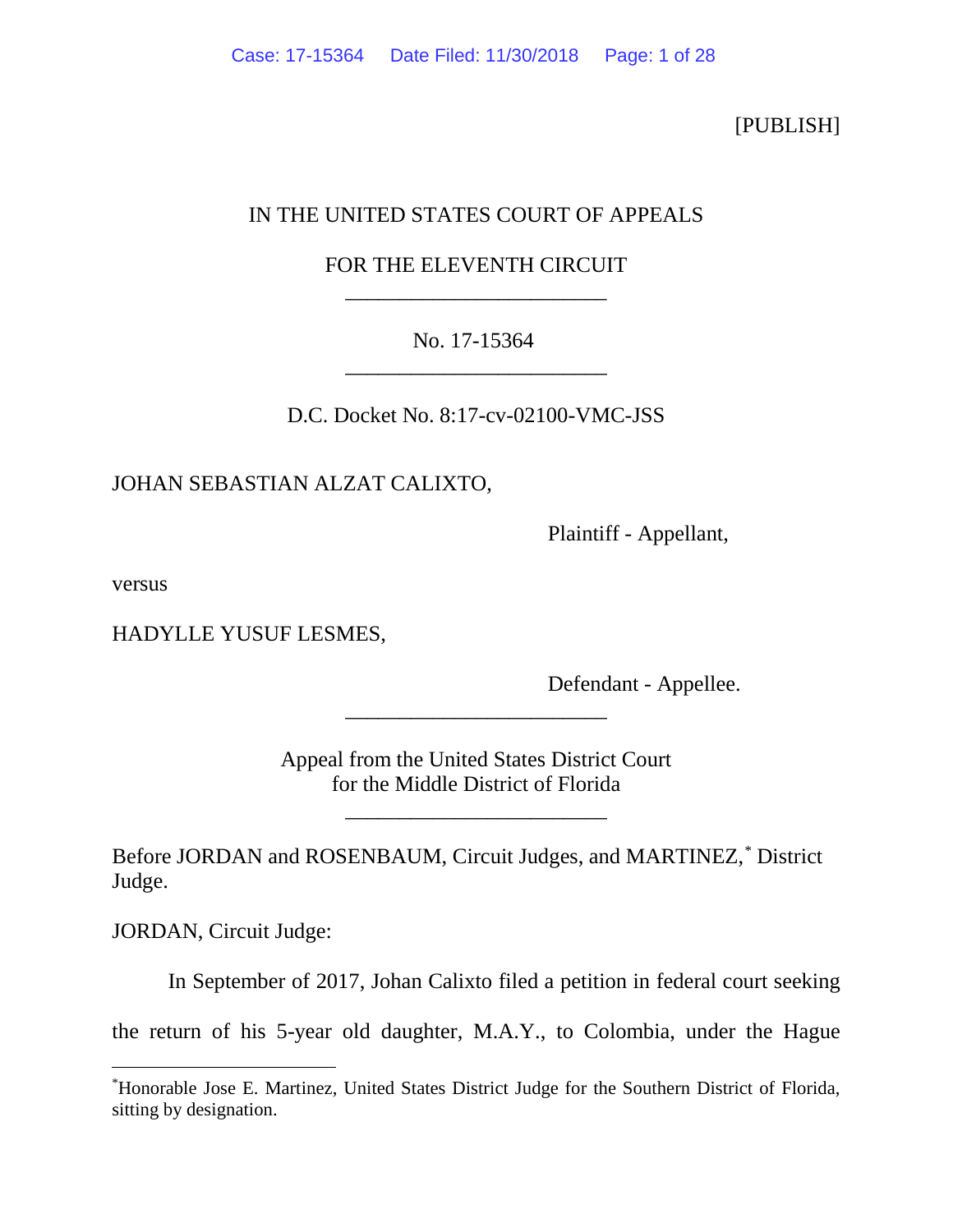Convention on the Civil Aspects of International Child Abduction, Oct. 25, 1980, T.I.A.S. No. 11,670, 1343 U.N.T.S. 89, as implemented in the United States through the International Child Abduction Remedies Act, 22 U.S.C. § 9001 *et seq.* Mr. Calixto had signed a travel consent form allowing M.A.Y. to travel from Colombia to the United States with her mother, Hadylle Lesmes, from November of 2015 until November of 2016. In his petition, Mr. Calixto alleged that Ms. Lesmes had wrongfully retained M.A.Y. in the United States and away from Colombia, her country of habitual residence, beyond November of 2016 and in violation of the Convention.

The district court denied Mr. Calixto's petition for return. It concluded that Ms. Lesmes' retention of M.A.Y. in the United States was not wrongful under the Convention because Mr. Calixto and Ms. Lesmes had shared an intent to change M.A.Y.'s habitual residence from Colombia to the United States, and because M.A.Y.'s habitual residence had subsequently become the United States through acclimatization. The district court did not, however, address whether Mr. Calixto's intent to change M.A.Y.'s habitual residence was conditioned upon his joining Ms. Lesmes and M.A.Y. in the United States or whether that intent was vitiated once Mr. Calixto was unable to come to the United States. The answers to those questions are critical to the proper disposition of this appeal, and because shared intent is a factual determination, we remand for further factual findings.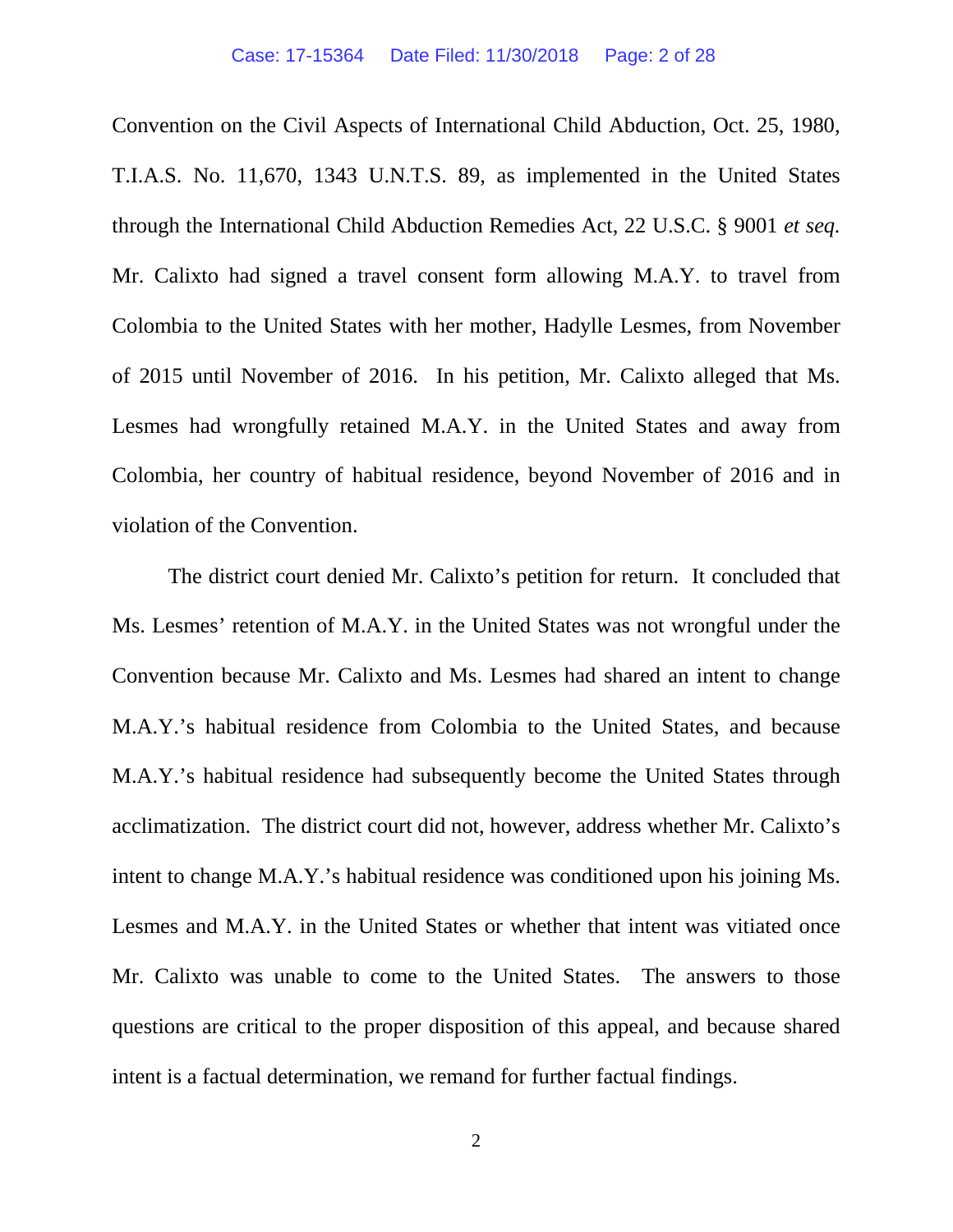**I**

The Hague Convention seeks "to protect children internationally from the harmful effects of their wrongful removal or retention and to establish procedures to ensure their prompt return to the State of their habitual residence." *Hanley v. Roy*, 485 F.3d 641, 644 (11th Cir. 2007). "The [C]onvention is intended as a rapid remedy for the left-behind parent to return to the status quo before the wrongful removal or retention." *Ruiz v. Tenorio*, 392 F.3d 1247, 1250 (11th Cir. 2004).

"The Convention and [ICARA] empower courts in the United States to determine only rights under the Convention and not the merits of any underlying child custody claims." *Baran v. Beaty*, 526 F.3d 1340, 1344 (11th Cir. 2008) (quoting  $22 \text{ U.S.C. }$ §  $9001(b)(4)$ ). Thus, "[a] court's inquiry is limited to the merits of the abduction claim and not the merits of the underlying custody battle." *Ruiz*, 392 F.3d at 1250 (citation omitted). *See also Seaman v. Peterson*, 766 F.3d 1252, 1257 (11th Cir. 2014) ("[T]he central purpose of the Convention and ICARA in the case of an abducted child is for the court to decide as a gatekeeper which of the contracting states is the proper forum in which the issue of custody should be decided.").

## **A**

Children who are wrongfully removed or retained "are to be promptly returned unless one of the narrow exceptions set forth in the Convention applies."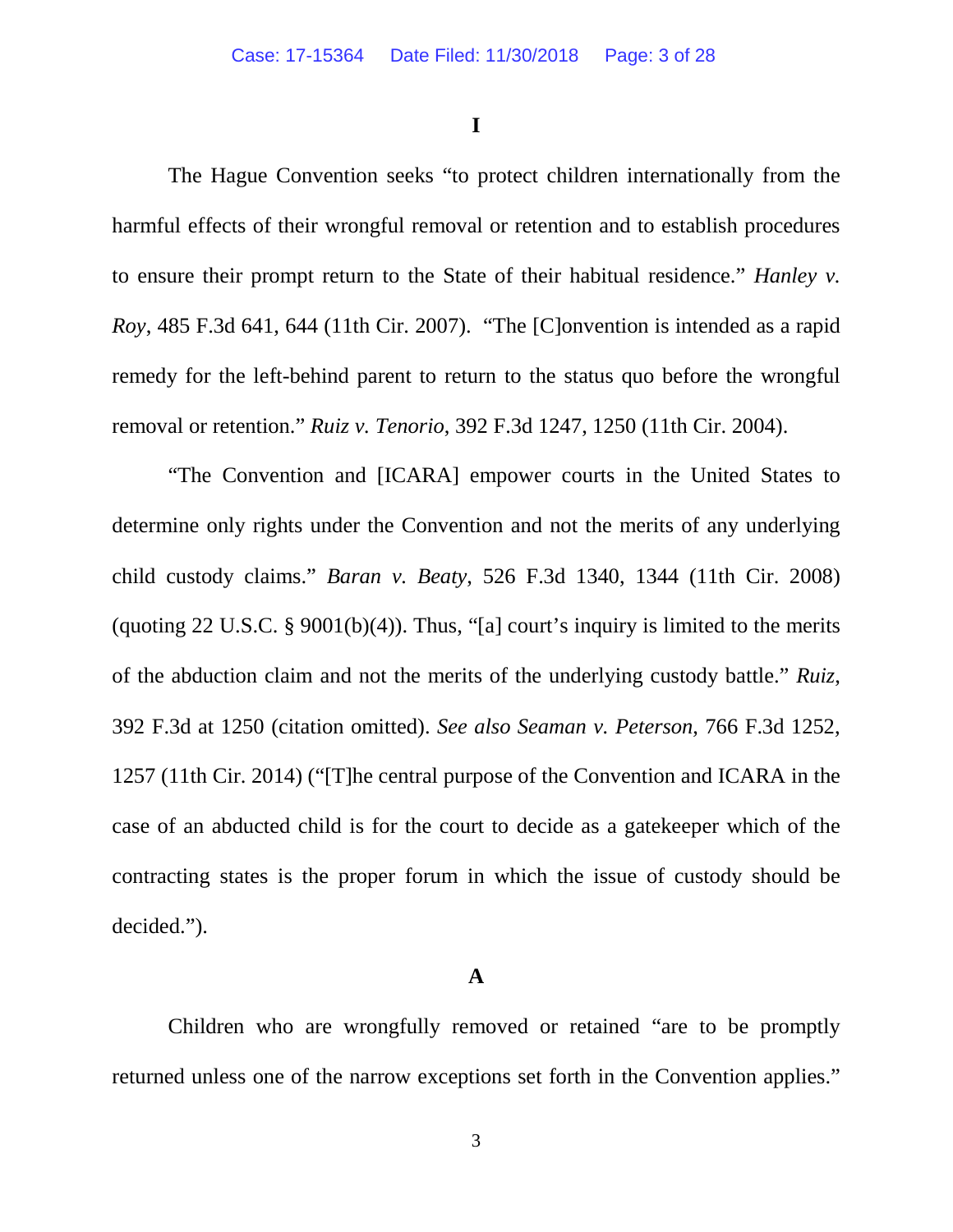22 U.S.C. § 9001(a)(4). The removal or retention of a child in a signatory state is wrongful where

a) it is in breach of rights of custody attributed to a person . . . under the law of the State in which the child was habitually resident immediately before the removal or retention; and

b) at the time of removal or retention those rights were actually exercised . . . or would have been exercised but for the removal or retention.

Convention, art. 3. *See also Ruiz*, 392 F.3d at 1251.

A petitioner seeking a child's return bears the burden of proving, by a preponderance of the evidence, that the child was wrongfully removed or retained. *See Chafin v. Chafin*, 742 F.3d 934, 938 (11th Cir. 2013); 22 U.S.C. §  $9003(e)(1)(A)$ . To prove that a child's retention is wrongful, a petitioner must show that the child was a habitual resident of another country at the time of the retention, that the retention breached his or her custody rights under the law of that other country, and that he or she had actually been exercising those custody rights at the time of retention. *See Chafin*, 742 F.3d at 938. *See also Neergaard-Colon v. Neergaard*, 752 F.3d 526, 531 & n.2 (1st Cir. 2014); *Larbie v. Larbie*, 690 F.3d 295, 307 (5th Cir. 2012); *de Silva v. Pitts*, 481 F.3d 1279, 1285 (10th Cir. 2007).

## **B**

Although the Hague Convention concerns children who have been wrongfully removed or retained from their country of habitual residence, neither the Convention nor ICARA defines habitual residence. In *Ruiz*, we cited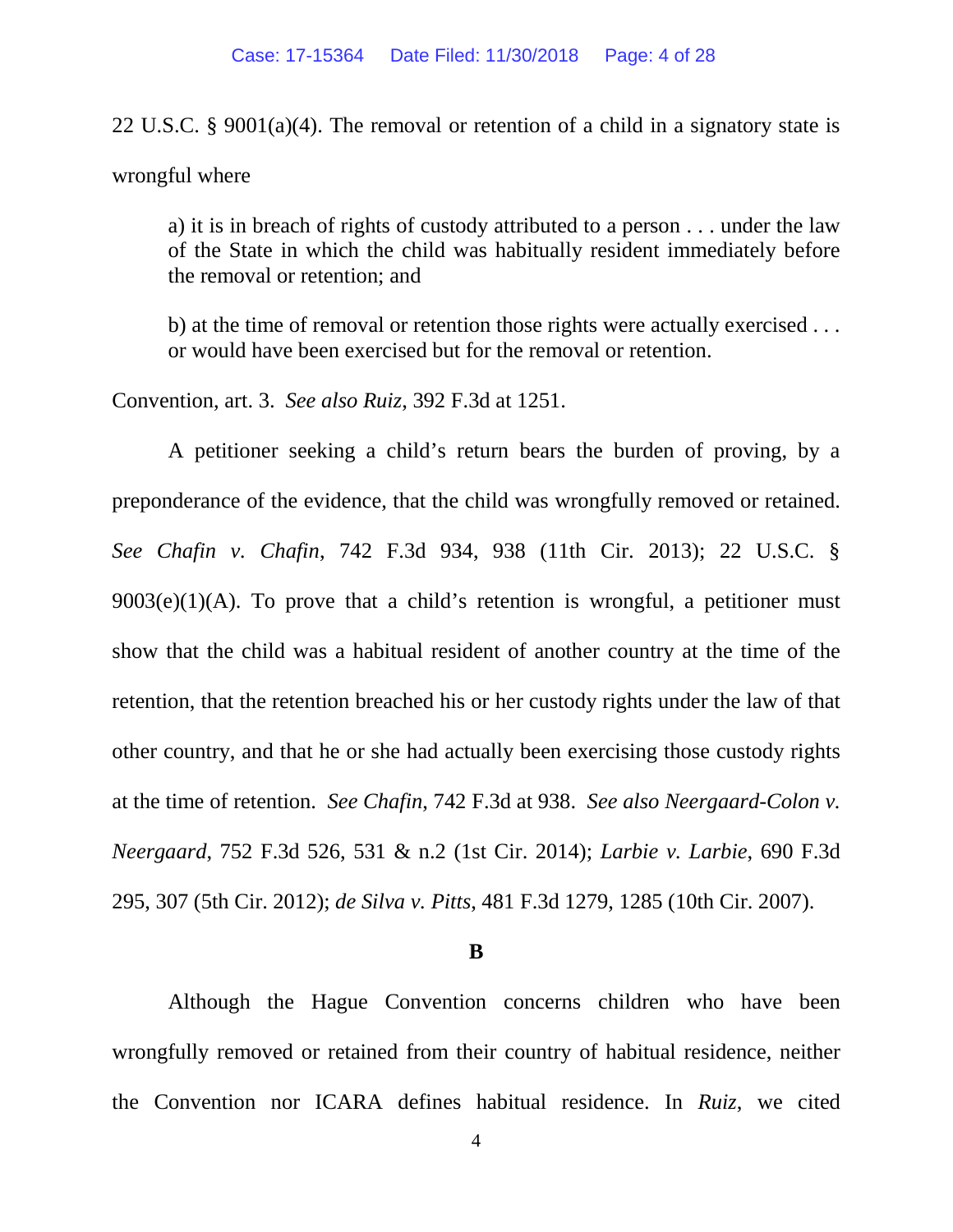#### Case: 17-15364 Date Filed: 11/30/2018 Page: 5 of 28

approvingly one characterization of the phrase as requiring "that the purpose of living where one does has a sufficient degree of continuity to be properly described as *settled*." 392 F.3d at 1252 (emphasis added and citations omitted).

In *Ruiz*, as here, we were concerned with how and when a child's habitual residence might change from one country to another, not with how an initial habitual residence comes to be in the first place. To that end, we decided to follow and adopt the reasoning of the Ninth Circuit in *Mozes v. Mozes*, 239 F.3d 1067 (9th Cir. 2001), and held that "[t]he first step toward acquiring a new habitual residence is forming a settled intention to abandon the one left behind." *Ruiz*, 392 F.3d at 1252 (citation omitted). "[T]he relevant intention or purpose which has to be taken into account is that of the person or persons entitled to fix the place of the child's residence." *Id*. at 1253 (citations and internal quotation marks omitted). "This settled intention is crucial because there can be no bright line rule with respect to the length of an absence," and we must therefore "pay close attention to subjective intent." *Id*. (citations and internal quotation marks omitted).

In analyzing whether a child's habitual residence has changed, a court must first determine whether the parents or guardians (i.e., the persons entitled to fix the place of the child's residence) shared an intent to change the child's habitual residence. *See id*. The "unilateral intent of a single parent" will not suffice to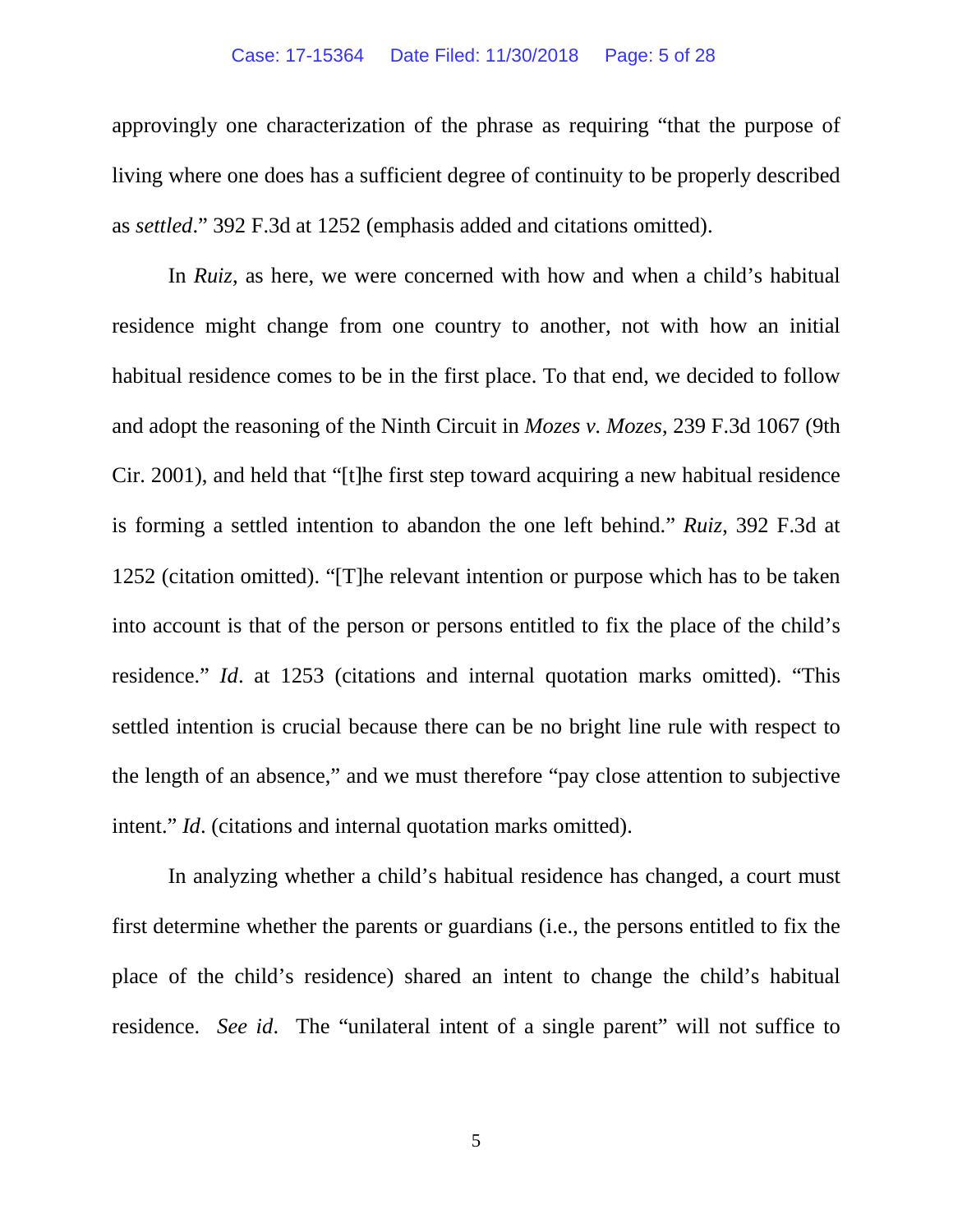change a child's habitual residence. *See Redmond v. Redmond*, 724 F.3d 729, 745 (7th Cir. 2013) (citing *Mozes*, 239 F.3d at 1075–77).

As we acknowledged in *Ruiz*, "the difficult cases arise when the persons entitled to fix the child's residence do not agree on where it has been fixed." *Ruiz*, 392 F.3d at 1253. *See also Mozes*, 239 F.3d at 1076. "Although the settled intention of the parents is a crucial factor, it cannot alone transform the habitual residence." *Ruiz*, 392 F.3d at 1253. There must also be "an actual change in geography and the passage of a sufficient length of time for the child to have become acclimatized." *Id*. (citing *Mozes*, 239 F.3d at 1078). The evidence required to show acclimatization becomes greater if there was no shared settled intent of the parents to change a habitual residence. *See Chafin*, 742 F.3d at 938 ("[A]fter an initial finding that parents lack a settled intent to abandon their child's prior habitual residence for a new one, the burden on the party asserting a change in habitual residence increases.") (citation omitted).

If there is "no shared settled intent on the part of the parents to abandon the child's prior habitual residence, a court should find a change in habitual residence if the objective facts point unequivocally to a new habitual residence." *Ruiz*, 392 F.3d at 1254 (citation omitted). A change in habitual residence can also be found if a court can "say with confidence that the child's relative attachments to the two countries have changed to the point where requiring a return to the original forum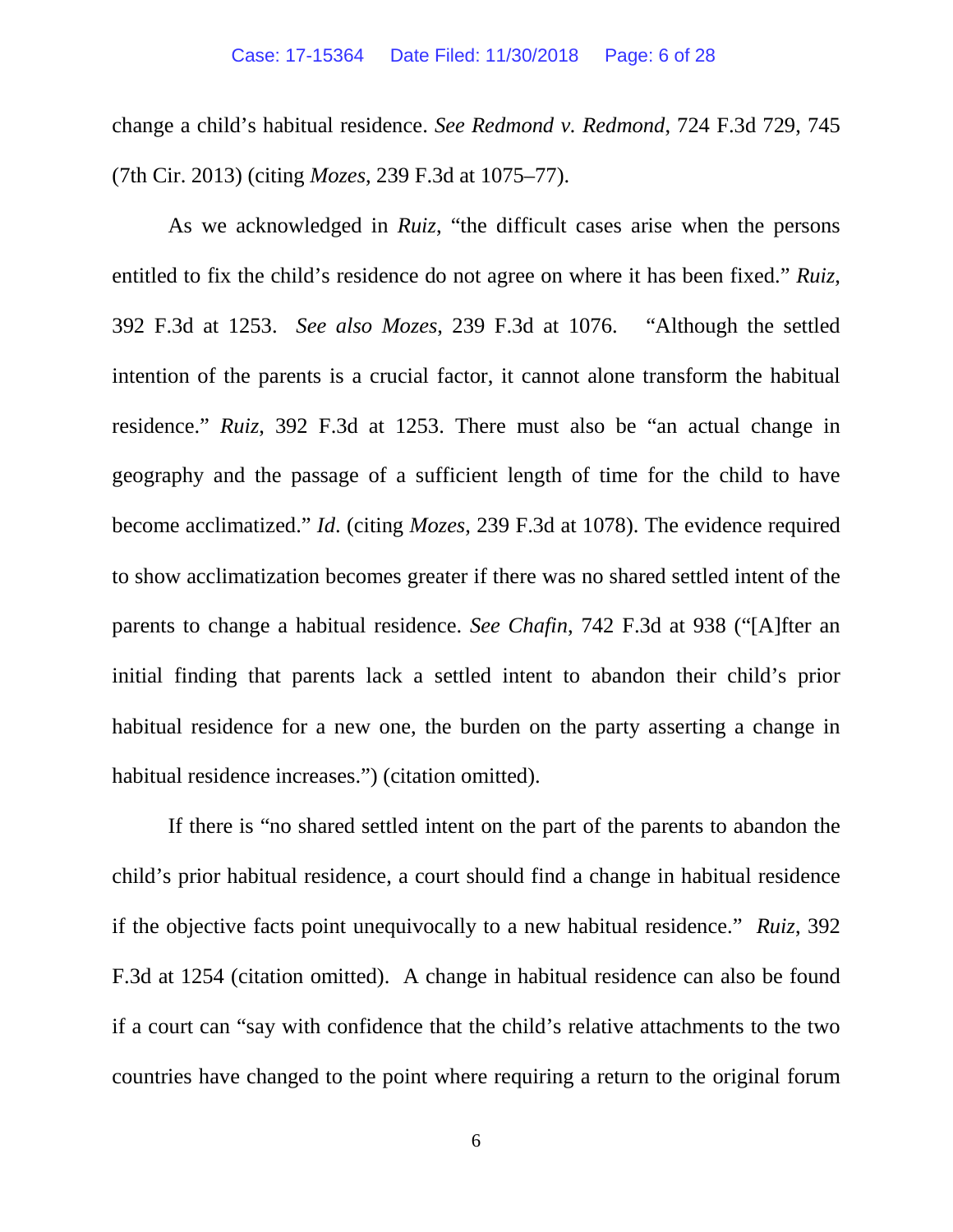would now be tantamount to taking the child out of the family and social environment in which its life has developed." *Id.* (citation and internal quotation marks omitted).

## **II**

As in many cases, some facts are undisputed, and some—like those concerning the status of the relationship between Mr. Calixto and Ms. Lesmes in November of 2015 and the circumstances related to the travel of Ms. Lesmes and M.A.Y. to the United States—are hotly contested. We begin with the facts that are not in dispute, and then turn to those that are.

## **A**

Mr. Calixto and Ms. Lesmes were both born in Colombia. They met there and began a romantic relationship in 2007. On June 17, 2012, Ms. Lesmes gave birth to their daughter, M.A.Y., who lived continuously and exclusively in Colombia until November of 2015. Although the parties quarrel over aspects of their romantic relationship and how long they lived together—more about that later—it is undisputed that the relationship continued, in some form, through at least August of 2015, and that they lived together as a couple at various points during that relationship. Mr. Calixto and Ms. Lesmes were once engaged, but Ms. Lesmes broke off the engagement and the two never married. *See* D.E. 63 at 79– 80, 120.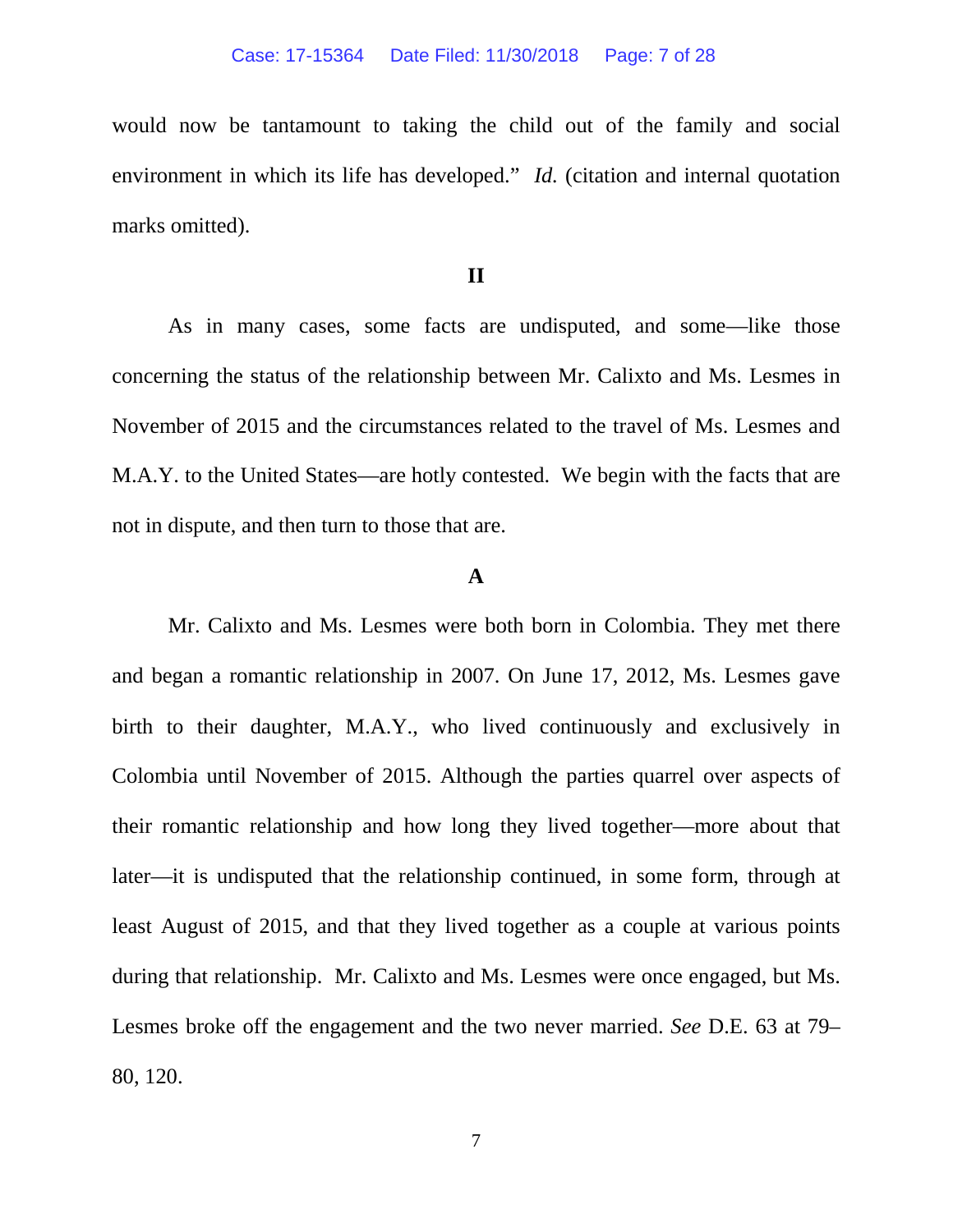Samir Yusuf, Ms. Lesmes' father, lives in the United States as a permanent resident. *See* D.E. 64 at 109. Ms. Lesmes testified that she had long intended to join him and become a U.S. permanent resident as well. *See* D.E. 63 at 119. Mr. Yusuf sponsored her application for U.S. permanent residency around 2001–02, *see* D.E. 64 at 109, well before the parties began their relationship. Ms. Lesmes said that she made clear to Mr. Calixto when they began dating her desire to ultimately move to the United States. *See* D.E. 63 at 119–20. Ms. Lesmes also explained that, prior to M.A.Y.'s birth, she had spoken with Mr. Calixto about M.A.Y. obtaining U.S. permanent residency. *See id.* at 123.

In August of 2013, after M.A.Y. was born, Ms. Lesmes obtained U.S. permanent residency. *See id.* at 122. To maintain that status, Ms. Lesmes traveled to the United States at least three times between August of 2013 and October of 2015, staying in this country for a total of 17 or 18 months. *See id.* at 34–36, 82– 84; D.E. 64 at 50. The last of these trips was from November of 2014 to October 31, 2015, when Ms. Lesmes returned to Colombia to help finalize M.A.Y.'s own application for U.S. permanent residency. *See* D.E. 63 at 84, 91, 130, 139. For these 17 or 18 months, which constituted nearly half of M.A.Y.'s life as of November of 2015, M.A.Y. remained in Colombia in the care of Mr. Calixto, Ms. Lesmes' mother, or sometimes both.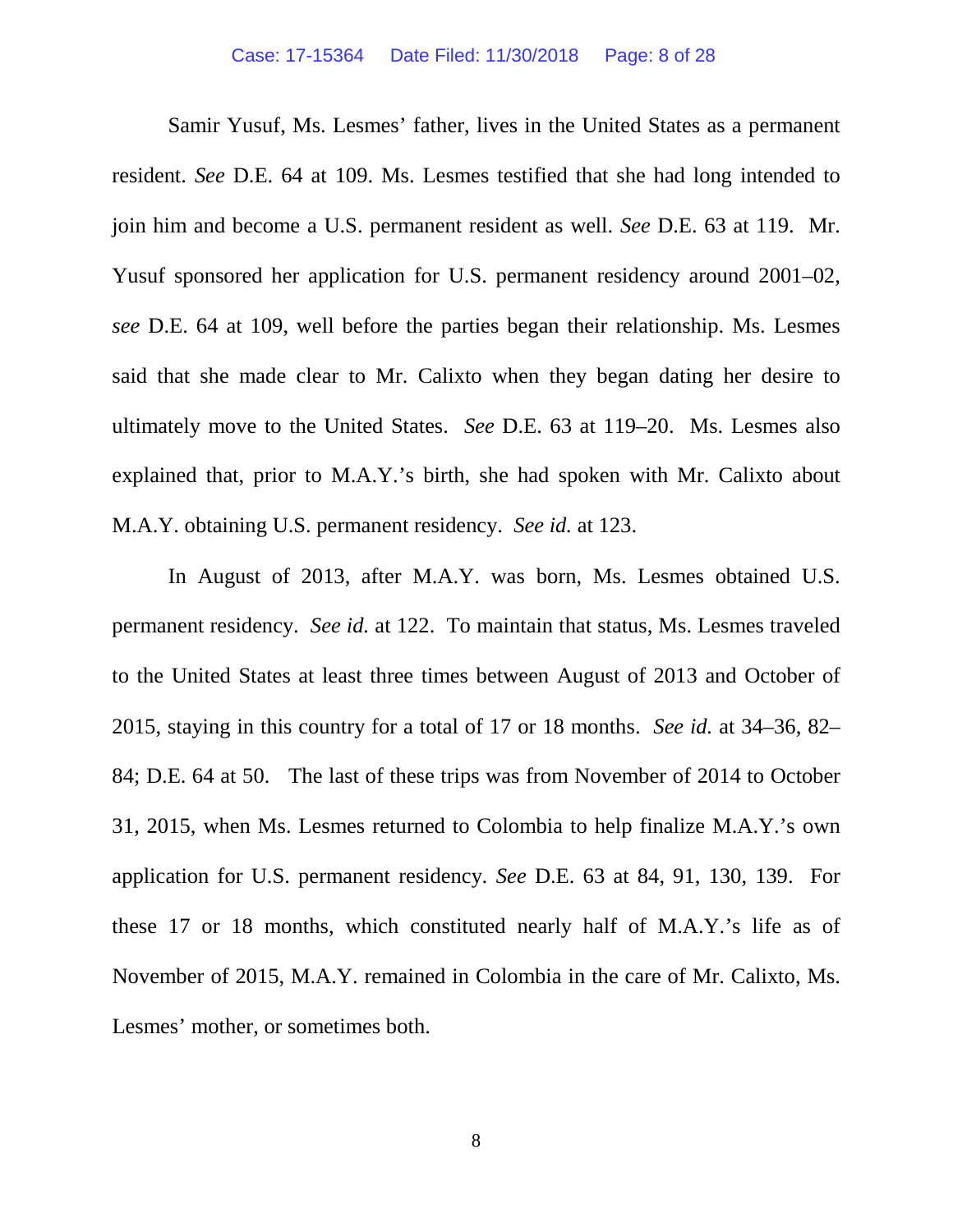### Case: 17-15364 Date Filed: 11/30/2018 Page: 9 of 28

Mr. Calixto did not oppose Ms. Lesmes obtaining U.S. permanent residency. In fact he supported it, because the two of them had discussed moving together to the United States, along with M.A.Y., as a family. *See id.* at 37, 93; D.E. 64 at 110–11, 138–39. Mr. Yusuf confirmed that Mr. Calixto and Ms. Lesmes had planned to move to and live in the United States together with M.A.Y. *See* D.E. 64 at 110–11.

To that end, Mr. Calixto encouraged and facilitated M.A.Y.'s obtaining U.S. permanent resident status, and Ms. Lesmes filed an application for her residency in October of 2013. *See* D.E. 63 at 123, 144–45.Mr. Calixto took M.A.Y. to a required medical examination in October of 2015, and did not object to M.A.Y. attending her final application interview on November 5, 2015. *See id.* at 90–91, 93, 112–13, 124. Mr. Calixto testified that he was aware of this final interview, and that it was part of the plan for him, Ms. Lesmes, and M.A.Y. "to come to the United States as a family." *Id.* at 93.

Sometime in November of 2015, Mr. Calixto executed a travel consent form with the Colombian Ministry of Foreign Affairs authorizing Ms. Lesmes to remove M.A.Y. from Colombia. *See* D.E. 44-4. Under Colombian law, Ms. Lesmes could not have legally taken M.A.Y. from Colombia without this consent form. *See* D.E. 63 at 37, 145; D.E. 64 at 78, 142–43. Mr. Calixto signed the travel consent form and provided his fingerprint, but Ms. Lesmes did not need to do the same because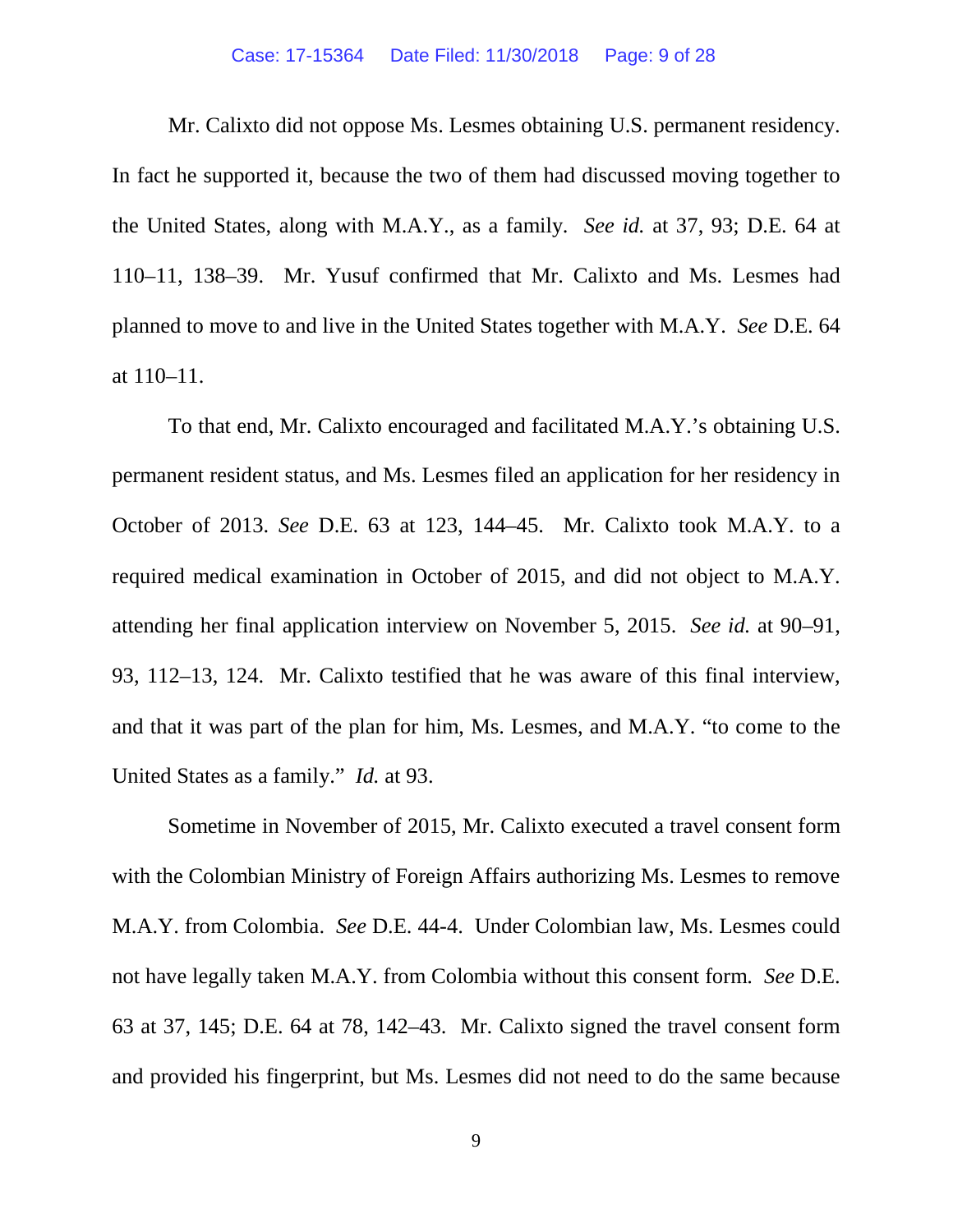#### Case: 17-15364 Date Filed: 11/30/2018 Page: 10 of 28

she was not the one providing consent. The travel consent form indicated "November 2015" as the "date of departure from the country of the child," and "November 2016" as the "date of return or entry into the country of the child." *See*  D.E. 44-4.

M.A.Y. obtained U.S. permanent resident status on November 24, 2015. On that day, Mr. Calixto accompanied Ms. Lesmes and M.A.Y. to the airport for their trip to the United States. *See* D.E. 63 at 40–41. Mr. Calixto testified that this was a "happy occasion" because it signaled "[a] new beginning in the United States." *Id*. at 40.

After Ms. Lesmes and M.A.Y. arrived in the United States, Mr. Calixto applied for a U.S. tourist visa twice. *See id.* at 99. Prior to M.A.Y.'s travel to the United States, he had also applied twice for a tourist visa. *See id.* Each time his application was denied. *See id.* at 61, 99. Mr. Calixto has not applied for permanent residency in the United States. *See id.* at 100.

Ms. Lesmes and M.A.Y., as U.S. permanent residents, can travel outside of the United States for six months at a time. *See* D.E. 64 at 78–79. Since their arrival in the United States in November of 2016, however, neither Ms. Lesmes nor M.A.Y. has returned to Colombia.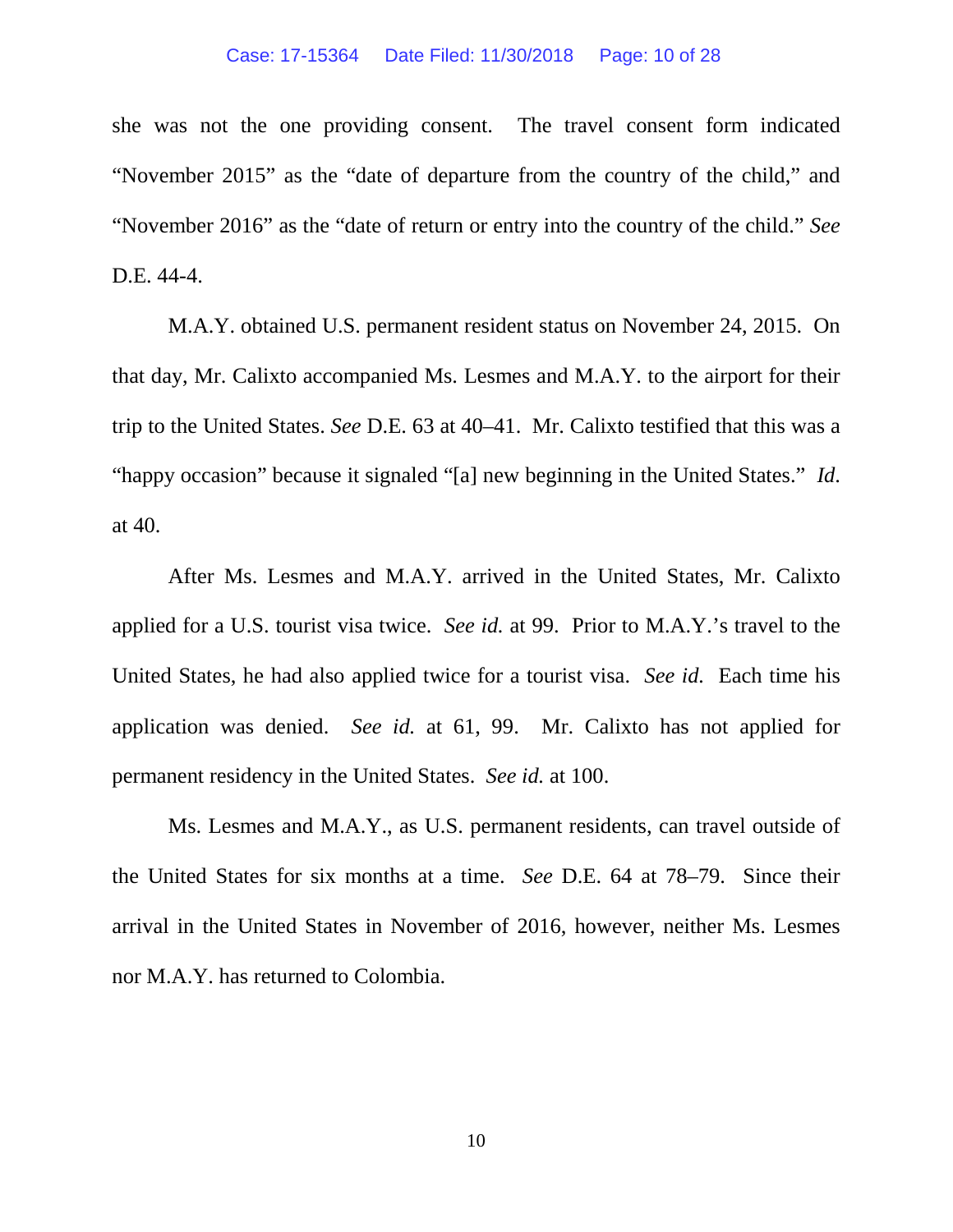## **B**

The parties dispute whether they were still a couple in October of 2015, when Ms. Lesmes returned to Colombia, and in November of 2015, when she and M.A.Y. traveled to the United States. They also dispute the circumstances surrounding the travel consent form executed by Mr. Calixto and M.A.Y.'s departure from Colombia. We set out Mr. Calixto's version first, and then Ms. Lesmes'.

## **1**

According to Mr. Calixto, he and Ms. Lesmes generally remained a couple since 2007, except for about 15 days in August of 2015. *See* D.E. 63 at 89; D.E. 64 at 127. He denied Ms. Lesmes' claim that their relationship ended in August of 2015. *See* D.E. 64 at 127. He also denied cheating on Ms. Lesmes. *See* D.E. 63 at 79–80. He says that he found out only in December of 2015—after M.A.Y.'s departure from Colombia—that Ms. Lesmes had begun a relationship with a man in the United States. *See* D.E. 64 at 21, 137–38.

While she was in the United States in 2015, Ms. Lesmes sent voicemail messages to Mr. Calixto calling him "sweetheart" and saying she could not wait to see him. *See* D.E. 64 at 132–33, 136. When Ms. Lesmes returned to Colombia in late October of 2015, the relationship continued and Mr. Calixto and Ms. Lesmes were intimate. *See id.* at 127–28, 137–38.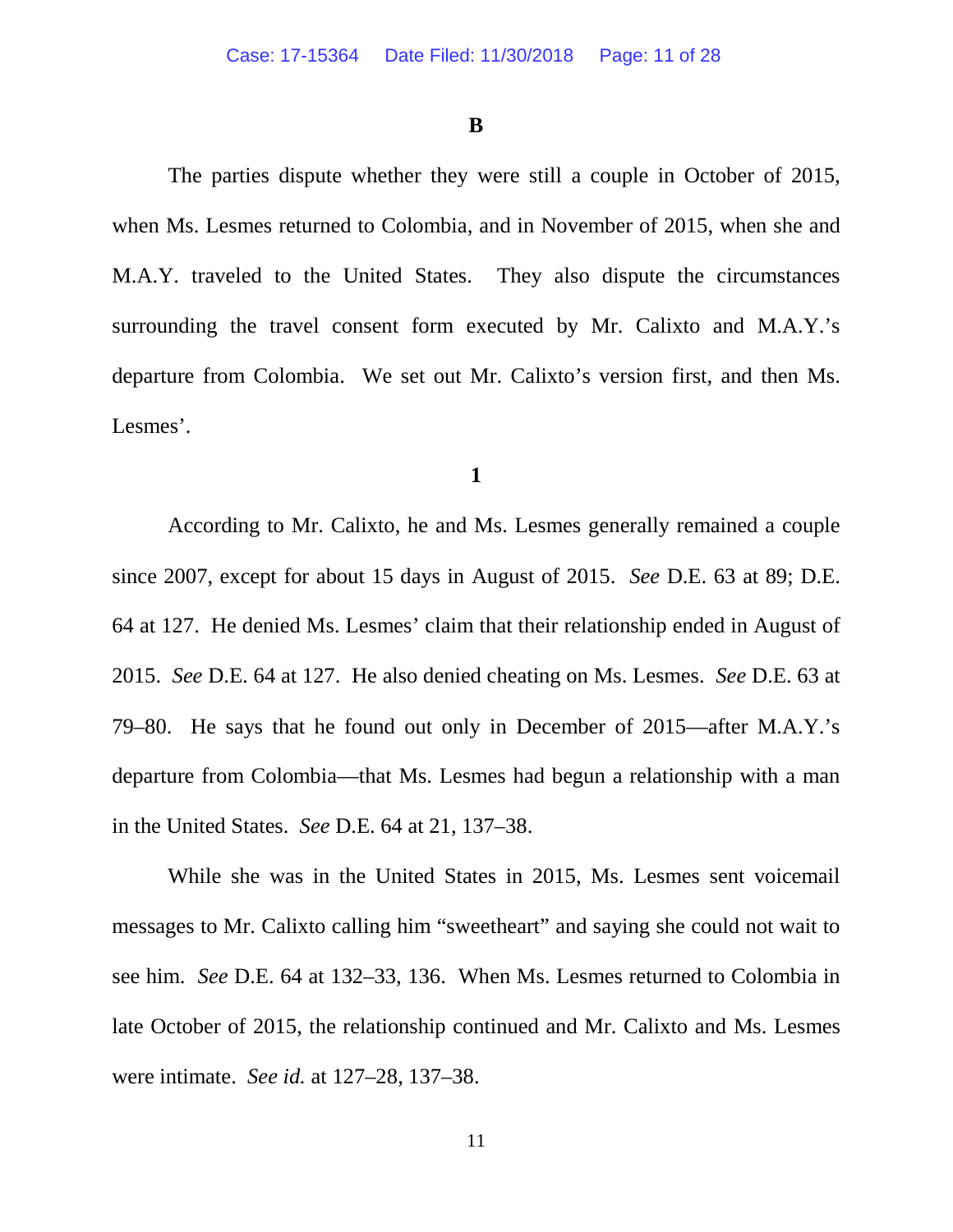#### Case: 17-15364 Date Filed: 11/30/2018 Page: 12 of 28

The two continued with their mutual plan to live together with M.A.Y. in the United States. As Mr. Calixto put it: "Our arrangement was that she [Ms. Lesmes] would travel to the [United States] with my daughter. So my daughter being here in the [United States], it would be much easier for us to petition for a reunification." D.E. 63 at 73.

Ms. Lesmes told Mr. Calixto that she would initiate the paperwork for him to come to the United States after she arrived there, and he trusted her. *See id.* at 37, 97–98. She also told him that they could be married civilly in the United States and then get married by the Catholic Church in Colombia once he had his documents. *See id.* at 74.

Mr. Calixto testified that, at least in his mind, the plan had remained the same throughout Ms. Lesmes' relocation to the United States with M.A.Y. in November of 2015. *See id.* at 37, 93, 98. He was aware of M.A.Y.'s final interview at the U.S. Embassy but did not attend the interview. *See id.* at 112. He executed the travel consent form with the understanding that he, Ms. Lesmes, and M.A.Y. would live together in the United States, but later realized that Ms. Lesmes had lied to him. *See id.* at 56. He said that he would not have signed the travel consent form had he known about Ms. Lesmes' ongoing relationship with another man in the United States. *See* D.E. 64 at 139. He also explained that by putting a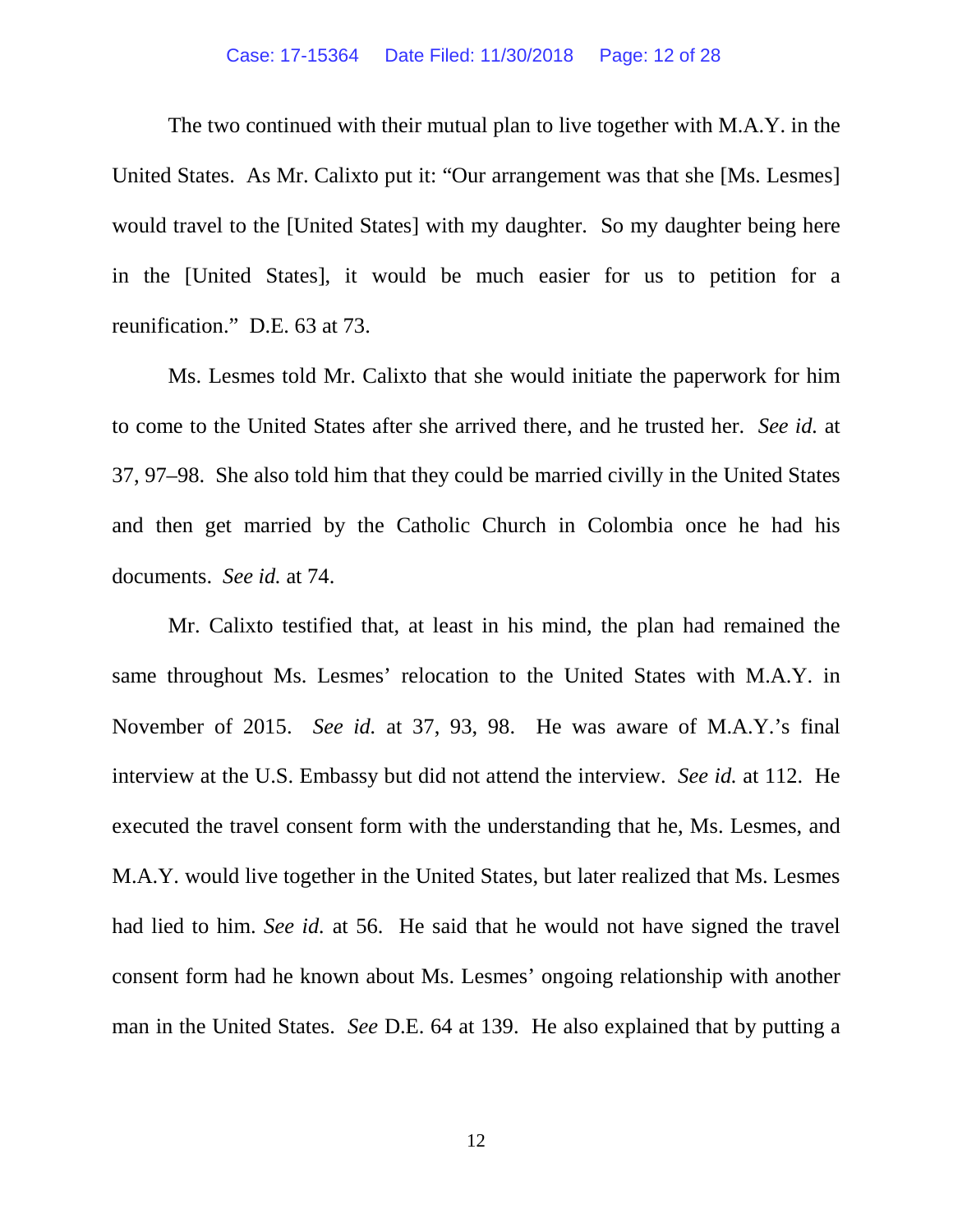return date of November of 2016 on the form, he "had the certainty that if things [did] not work out, . . . my daughter would return to Colombia." D.E. 63 at 40.

A week or so after she and M.A.Y. arrived in the United States, Ms. Lesmes told Mr. Calixto that she was fed up with him. *See id.* at 49. At that point he contacted the Colombian Central Authority to try to get his daughter back, but was told that because of the return date on the travel consent form he had to wait until November of 2016 to take action. *See id.* at 51.

In January of 2017, after the expiration of the period set forth in the travel consent form, Mr. Calixto filed an application with the Colombian authorities for M.A.Y.'s return. *See* D.E. 44-5. On September 1, 2017, he initiated the present proceeding by filing a verified petition for return under the Hague Convention. *See* D.E. 6.

**2**

Ms. Lesmes testified that she broke off her engagement with Mr. Calixto because she suspected him of being unfaithful and because of his jealousy. *See*  D.E. 63 at 120, 127, 129. Although the two were still boyfriend and girlfriend in November of 2014, when Ms. Lesmes traveled to the United States, the relationship changed in April of 2015 and ended in August of 2015 (while she was still in the United States). *See id.* at 136-37. When the two broke up, Mr. Calixto said he was not going to sign any travel authorizations for M.A.Y., and kept acting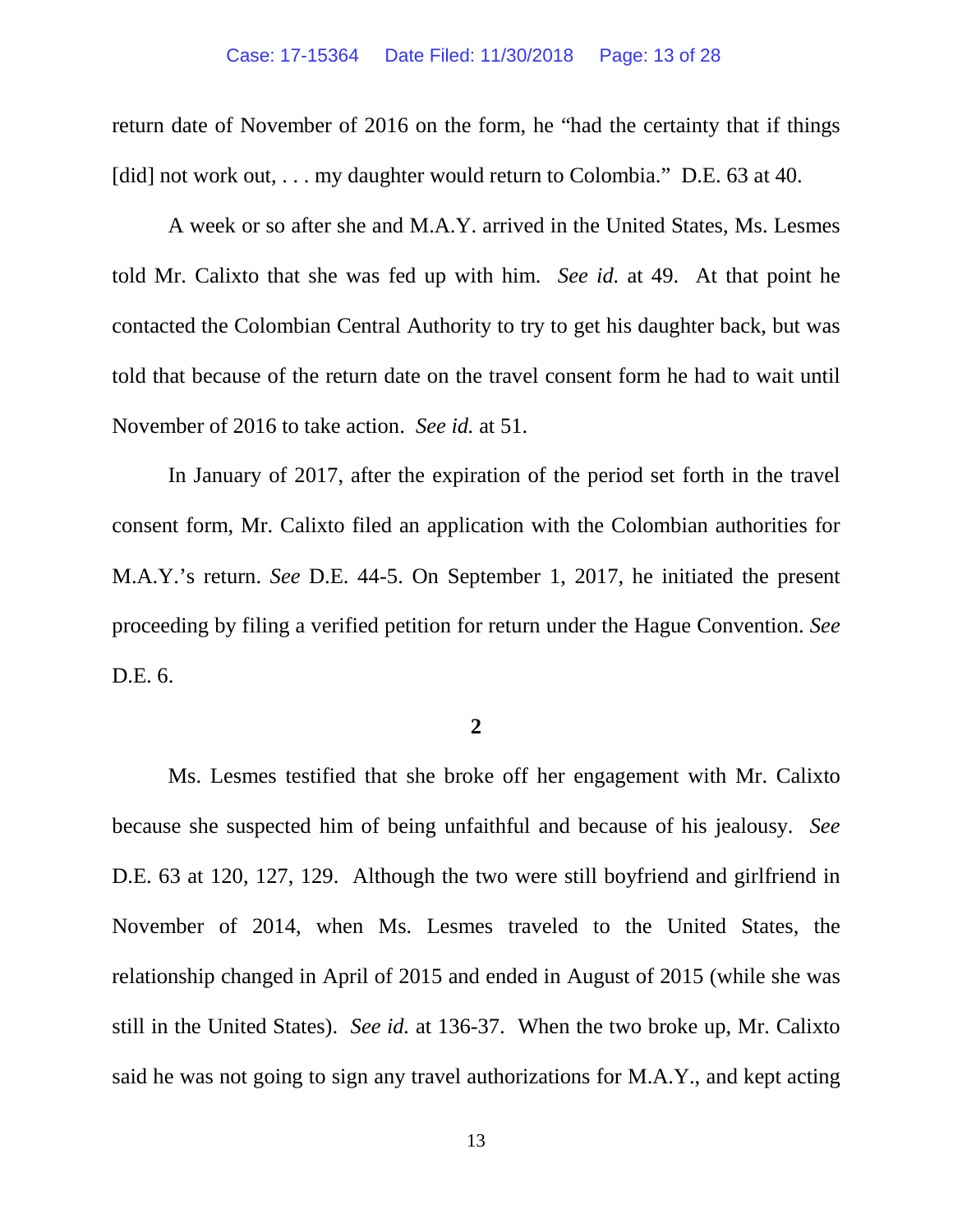#### Case: 17-15364 Date Filed: 11/30/2018 Page: 14 of 28

as though he and Ms. Lesmes were still a couple. *See id.* at 137-39. Ms. Lesmes said she told Mr. Calixto that she could help him come to the United States only if they were married, but she did not want to continue with him and was not going to marry him. *See id.* at 134, 141, 147.

As for Mr. Calixto's testimony that the two were intimate after her return to Colombia in late October of 2015, Ms. Lesmes denied the claim. She said that Mr. Calixto tried to be romantic with her but she rejected his advances. As a result, he would threaten not to sign any travel authorizations for M.A.Y. *See id.* 141–42.

According to Ms. Lesmes, Mr. Calixto went to M.A.Y.'s final interview at the U.S. Embassy in November of 2015. He had no objection to M.A.Y. obtaining permanent residency in the United States. *See id.* at 144–45. After the interview, Mr. Calixto said that he wanted M.A.Y. to come back to visit him in Colombia a year later, and that is why he put November of 2016 as the return date on the travel consent form. *See id.* at 145; D.E. 64 at 23, 39, 41–42, 47.

Ms. Lesmes agreed that Mr. Calixto found out about her relationship with a man in the United States in December of 2015, after she and M.A.Y. had left Colombia. *See* D.E. 63 at 150; D.E. 64 at 21. Mr. Yusuf refused to help Mr. Calixto find a job in the United States after he accused Ms. Lesmes of sleeping around. *See* D.E. 64 at 114.

14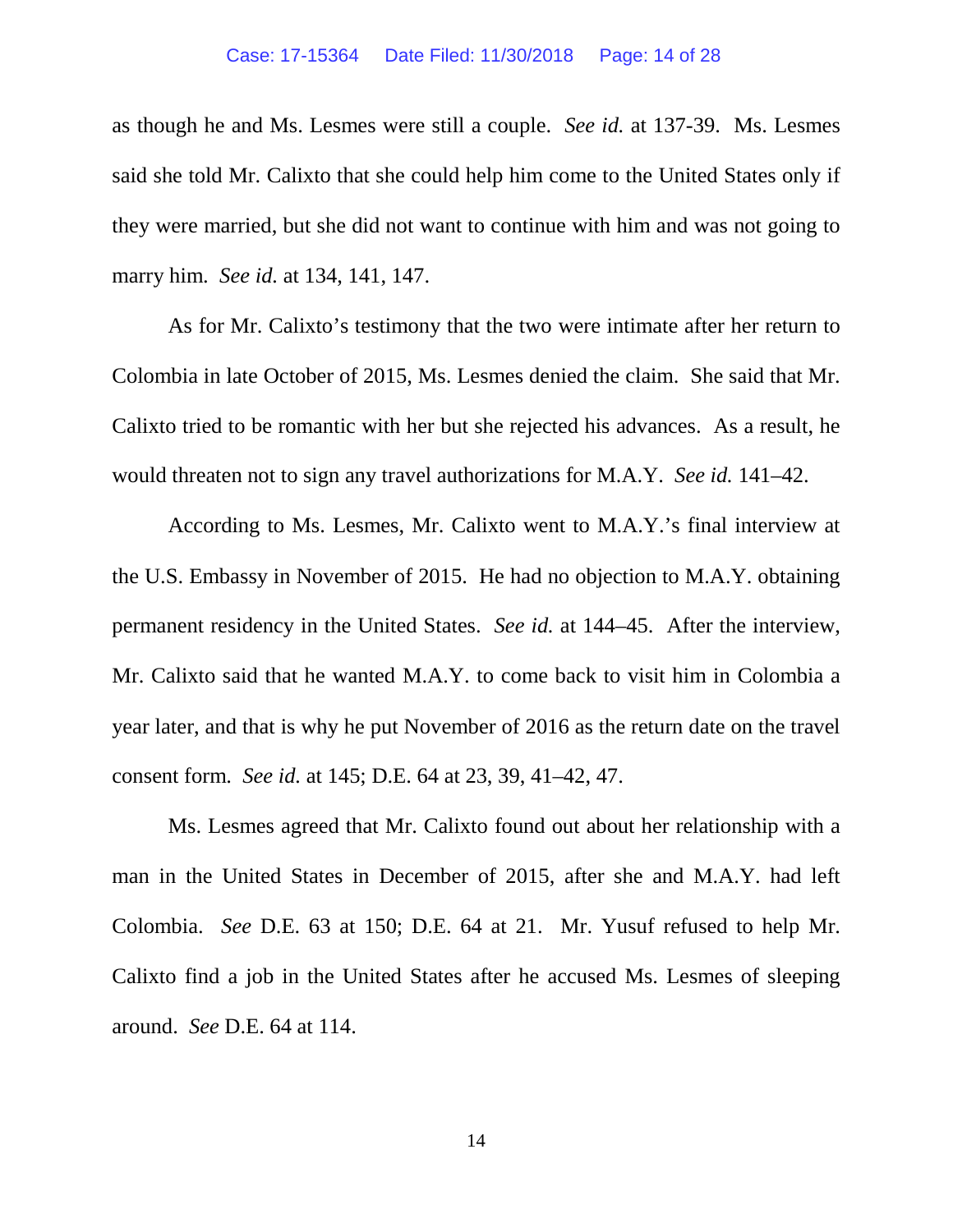Ms. Lesmes never took M.A.Y. back to Colombia because Mr. Calixto threatened to take M.A.Y. away, and would not sign any travel consent forms allowing her to leave the country. *See* D.E. 63 at 152–53. Ms. Lesmes wants M.A.Y. to remain in the United States because she can have a better quality of life here. *See* D.E. 64 at 76–77.

## **C**

The magistrate judge held a two-day evidentiary hearing, and issued a report on October 19, 2017, recommending that the district court deny Mr. Calixto's petition. The report did not resolve the significant conflicts in the testimony, such as the status of the relationship between Mr. Calixto and Ms. Lesmes in November of 2015, the reason for Mr. Calixto's execution of the travel consent form, and the circumstances surrounding the travel of Ms. Lesmes and M.A.Y. to the United States.

The magistrate judge ruled that Mr. Calixto was exercising custody rights under Colombian law at the time of the retention, and that the retention, if unlawful, would have breached Mr. Calixto's rights. Framing the critical issue as M.A.Y.'s habitual residence in November of 2016—the date of the alleged wrongful retention—the magistrate judge concluded that at that point M.A.Y.'s habitual residence was the United States, and not Colombia. As a result, the retention was not wrongful.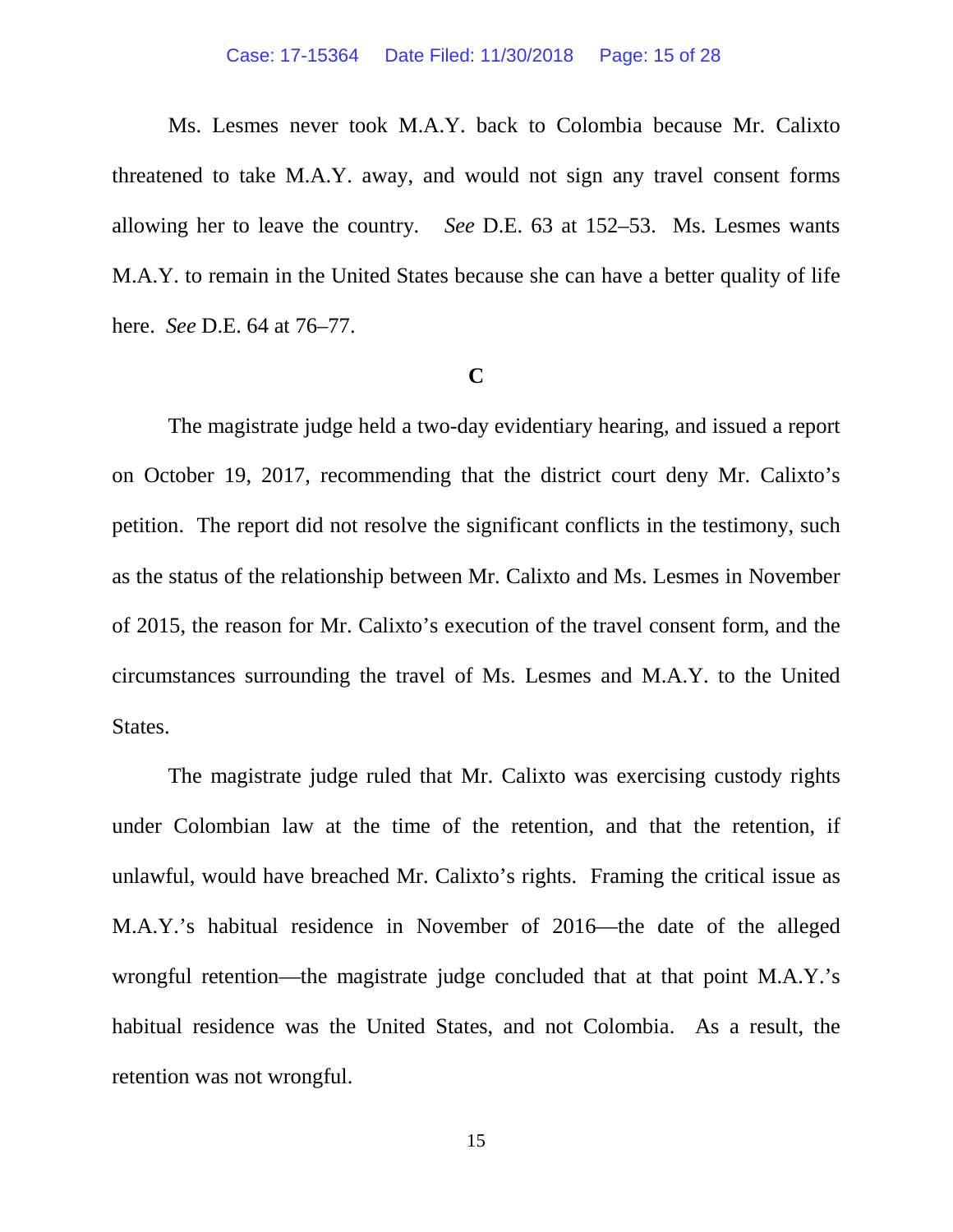First, the magistrate judge found that Mr. Calixto and Ms. Lesmes "shared the intent for the United States, not Colombia, to be M.A.Y.'s habitual residence[,]" and that M.A.Y. had acclimated to the United States since her arrival in November of 2015. D.E. 49 at 9. The magistrate judge recounted the evidence indicating that Mr. Calixto and Ms. Lesmes had a joint plan for both Ms. Lesmes and M.A.Y. to become U.S. permanent residents, that Mr. Calixto took M.A.Y. to her medical examination, and that he accompanied Ms. Lesmes and M.A.Y. to the airport for their flight to the United States. *See id.* At the same time, the magistrate judge acknowledged that the plan called for Mr. Calixto to live in the United States with Ms. Lesmes and M.A.Y. *See id.*

Second, the magistrate judge rejected Mr. Calixto's reliance on the travel consent form as proof that "his intent for M.A.Y.'s habitual residence to be the United States was conditioned on his ability to join [Ms. Lesmes] and M.A.Y. in the United States." *Id.* at 10. Acknowledging (but not resolving) the parties' different understandings about the meaning of the travel consent form, the magistrate judge ruled that, even if Mr. Calixto's testimony were credited, "the evidence nonetheless supports the conclusion that [Mr. Calixto and Ms. Lesmes] shared the intent that M.A.Y.'s habitual residence would change from Colombia to the United States." *Id.* "The evidence presented supports a finding that the last shared intent of the parties was to relocate to the United States." *Id.* at 11. The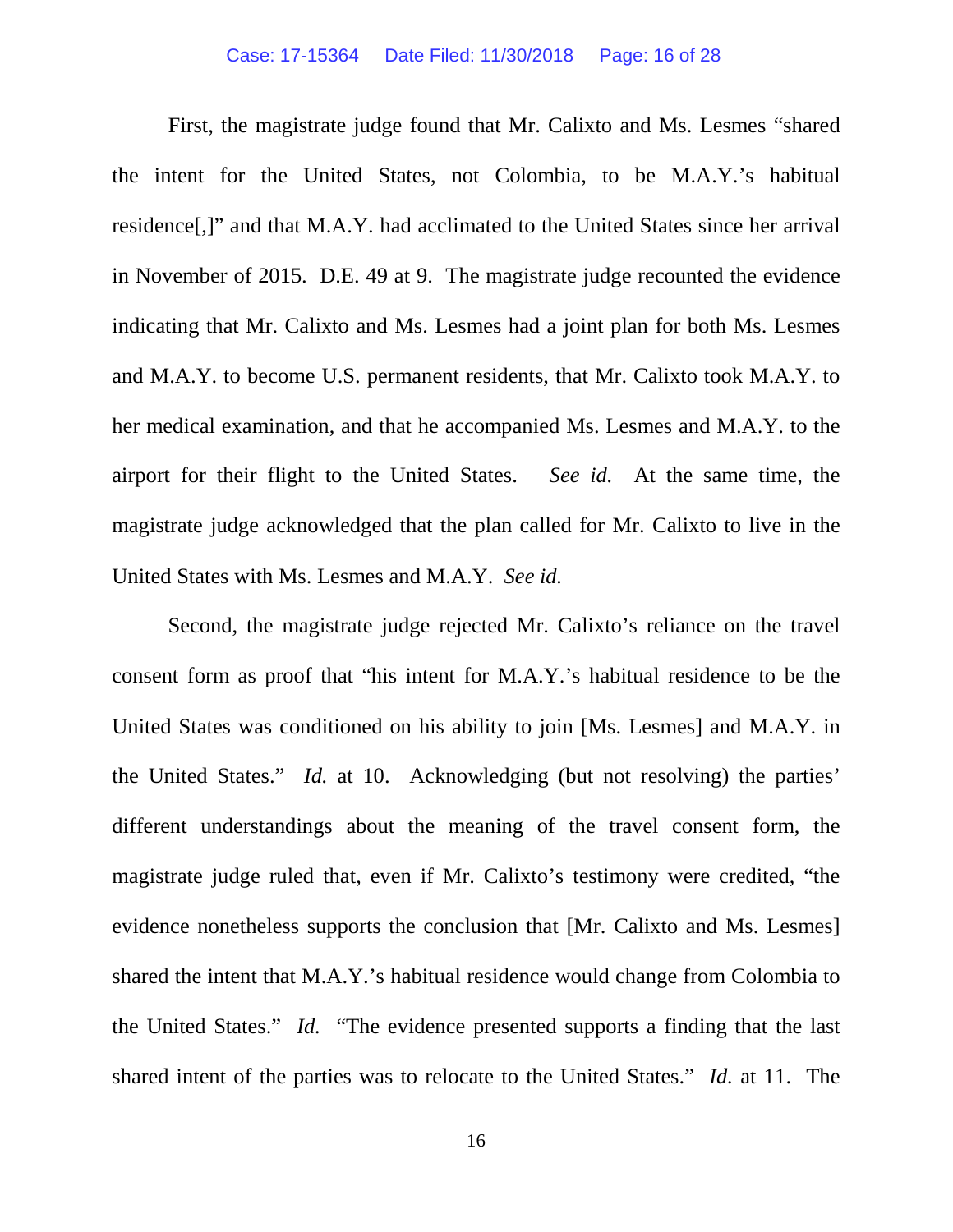magistrate judge rejected Mr. Calixto's reliance on Hague Convention cases involving travel authorizations, explaining that those cases did not involve the issue of habitual residence, but rather whether parents had consented to the removal of their children. The cases were also distinguishable, the magistrate judge said, because they involved situations where children were removed without the knowledge of one parent. *See id.*[1](#page-16-0) 

On November 8, 2017, the district court adopted the magistrate judge's report and denied the petition. *See* D.E. 52. Since her departure on November 24, 2015, M.A.Y. has not returned to Colombia.

## **III**

The parties do not dispute that Mr. Calixto had custody rights regarding M.A.Y. under Colombian law, that he was exercising those rights, and that M.A.Y.'s retention in the United States—if wrongful—breached those rights. And Ms. Lesmes does not deny that M.A.Y. habitually resided in Colombia from her birth through November of 2015. The critical question, as the district court correctly understood, is whether in November of 2016 M.A.Y. remained a habitual resident of Colombia or whether her habitual residence had changed to the United

<span id="page-16-0"></span> $<sup>1</sup>$  The magistrate judge also concluded, at the second step of the habitual residence analysis, that</sup> M.A.Y. had become acclimated in the United States. *See* D.E. 49 at 12–13. *See also Ruiz*, 392 F.3d at 1253 (explaining that, in addition to a shared intent of the parents, a change in habitual residence requires "an actual change in geography and the passage of a sufficient length of time for the child to have become acclimatized"). Because Mr. Calixto does not challenge this ruling, we do not discuss acclimatization any further.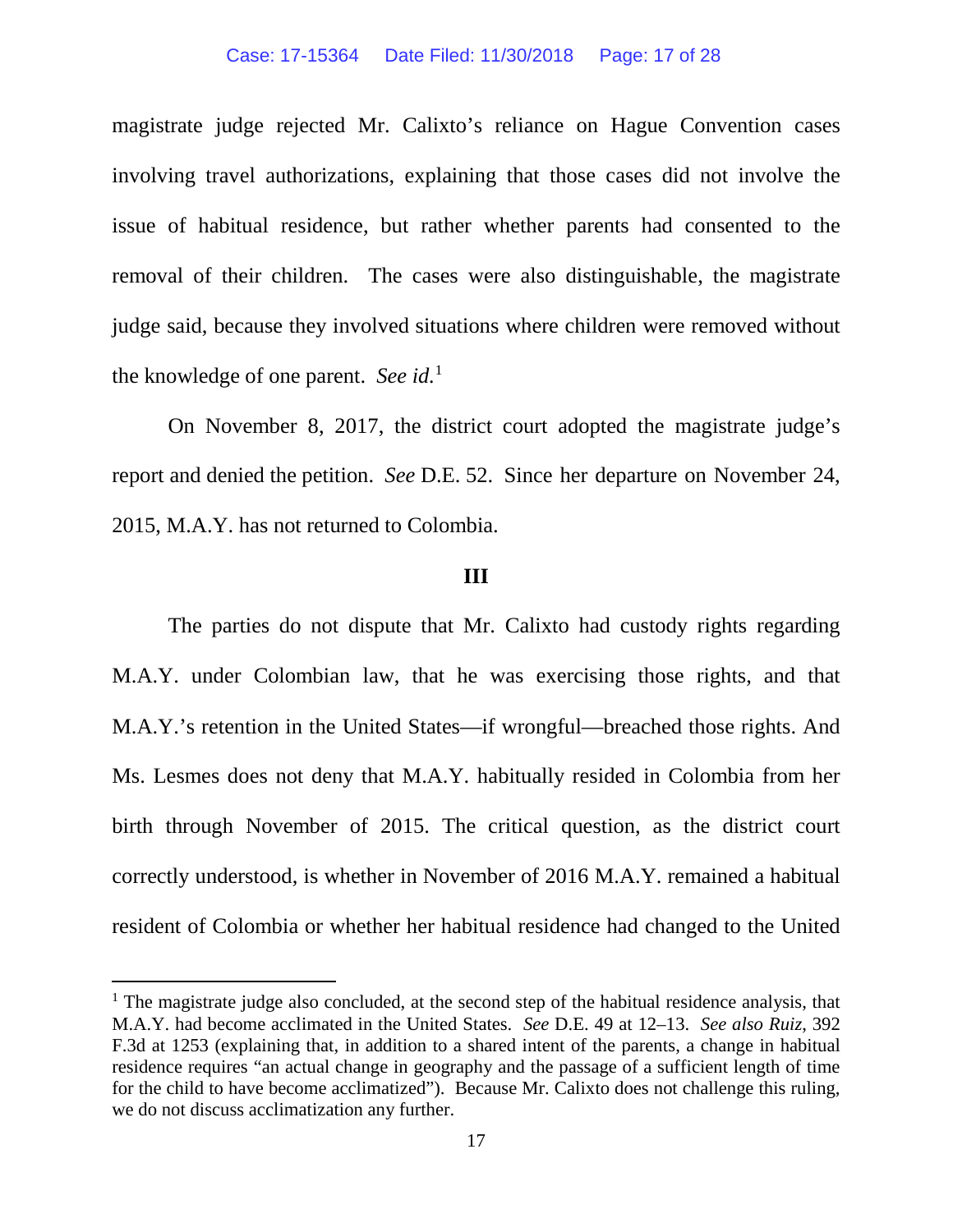States. *See Chafin*, 742 F.3d at 938 (framing the issue as whether "E.C. [the child] was a habitual resident of Scotland immediately before retention in the United States"). If it is the former, Mr. Calixto established a prima facie case requiring M.A.Y.'s return to Colombia. If it is the latter, M.A.Y.'s retention was not wrongful under the Convention, and Mr. Calixto's petition fails. *See Gomez v. Fuenmayor*, 812 F.3d 1005, 1010 (11th Cir. 2016).

A district court's determination of a child's habitual residence under the Convention is a mixed question of fact and law. *See Ruiz*, 392 F.3d at 1252; *Chafin*, 742 F.3d at 938. We accordingly review findings of facts for clear error, but legal determinations and the application of law to the facts *de novo*. *See Chafin*, 742 F.3d at 938. A finding of a shared intent to change a child's habitual residence is a finding of fact subject to clear error review. *See Ruiz*, 392 F.3d at 1252–53; *Chafin*, 742 F.3d at 938.

## **A**

In a slightly different Hague Convention context, we have considered whether a parent's relocation with a child from one country to another was conditioned upon the occurrence of certain events, and whether the first country would remain the child's habitual residence if those events did not come to pass (or, alternatively, whether there would be a change in the child's habitual residence if the events took place as expected). *See, e.g., Ruiz*, 392 F.3d at 1254 ("Melissa's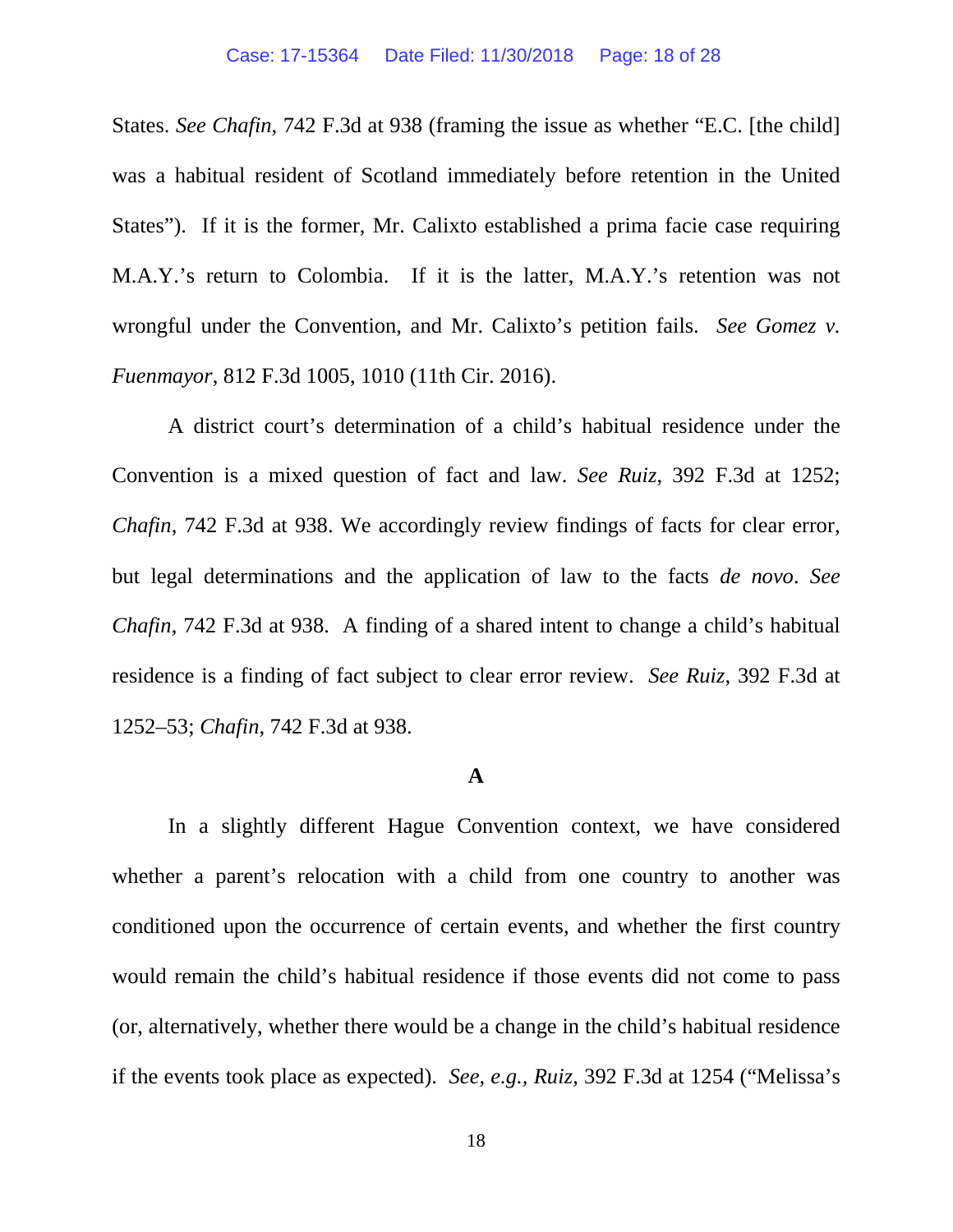intent with respect to the move to Mexico [with the children] was clearly conditional."). Other circuits have done the same. *See, e.g., Papakosmas v. Papakosmas*, 483 F.3d 617, 625 (9th Cir. 2007) (affirming district court's finding that parents did not have a shared intent to change habitual residence from the United States to Greece because "the family's move to Greece was 'conditional'"); *Maxwell v. Maxwell*, 588 F.3d 245, 253 (4th Cir. 2009) (affirming district court's finding that parents did not have a shared intent to change habitual residence from the United States to Australia because "[the mother] intended that the move to Australia would be conditional"); *Gitter v. Gitter*, 396 F.3d 124, 135 (2d Cir. 2005) (affirming district court's finding that that parents did not have a shared intent to change habitual residence from the United States to Israel because the mother "only mutually agreed to move to Israel on a conditional basis—namely, that [she] would be satisfied with the new arrangements") (internal quotation marks omitted).

In *Mota v. Castillo*, 692 F.3d 108 (2d Cir. 2012), a father left Mexico for New York to find work, leaving behind his wife and six-month old daughter. Three years later, the mother and father arranged for the daughter to be smuggled into the United States and reunited with her father in New York, with the mother following afterwards. *See id*. at 109–10. Although the daughter was successfully brought into the United States, the mother's repeated efforts to enter were blocked, to the point where she was arrested and deported back to Mexico. *See id*. at 110.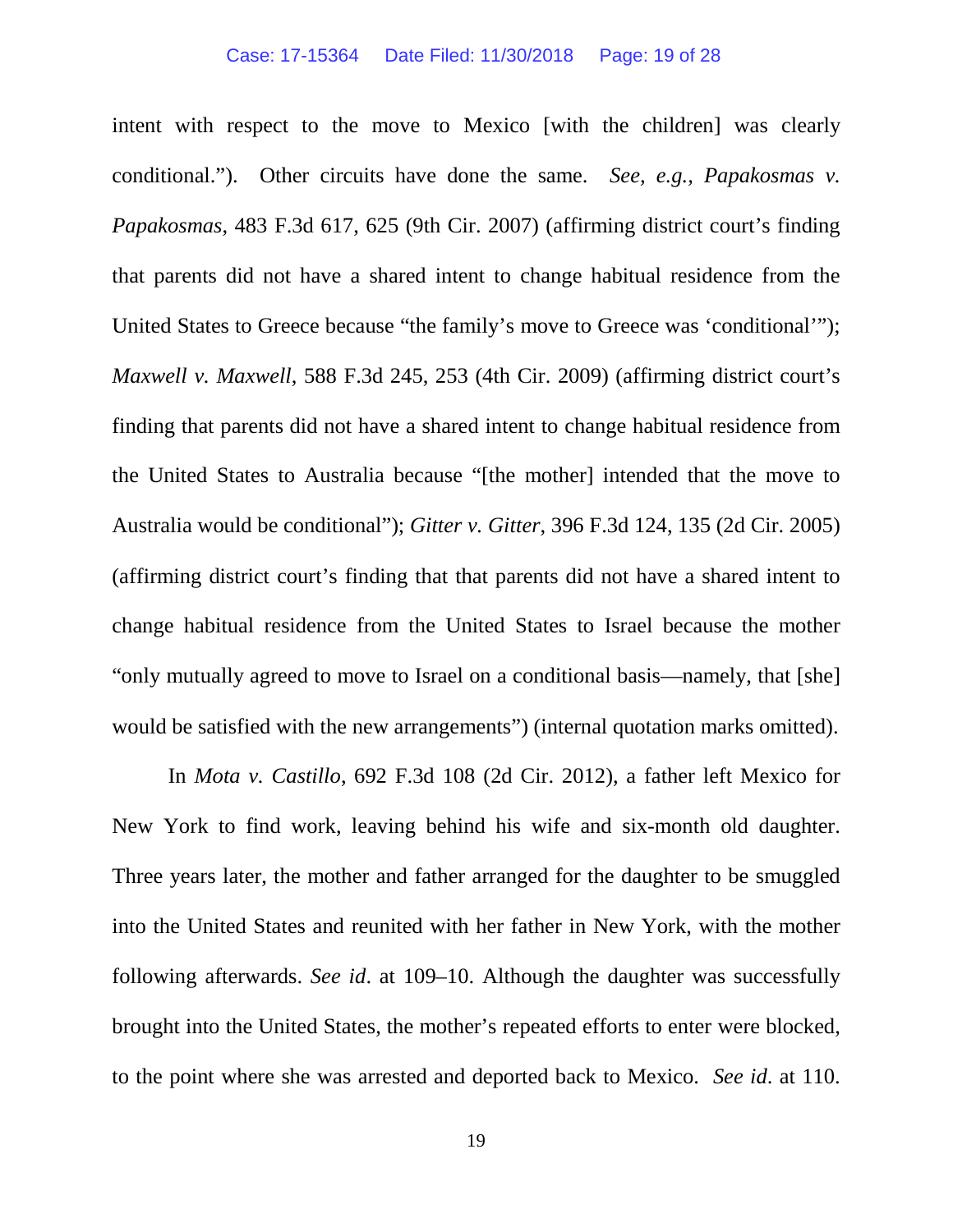As the Second Circuit put it (quoting the district court's order), "the plan for the mother to enter the United States and travel to New York had been, and would continue to be, frustrated." *Id*. at 111 (citations and quotations omitted). The father subsequently began to live with another woman and refused to return the daughter to Mexico. *See id*.

The father in *Mota* put forward precisely the same argument that Ms. Lesmes advances here, that "it was the parties' settled intention that [the daughter] move to the United States." *Id*. at 114 (citations and quotations omitted). And, of course, the mother in *Mota* did not debate that she fully intended for the daughter to move to New York. The mother's contention, though, mirrored that of Mr. Calixto here. The mother asserted that her agreement that her daughter would move to New York was contingent on her being able to join her there. The father testified, however, that the parents had never discussed any conditions to the daughter's relocation, and had never discussed what would happen if the mother could not join them in New York. Only the father testified as to the specifics of the agreement between the parents, and he posited that the mother offered no evidence that her intent was conditional. *See id*.

Despite all of this, the Second Circuit agreed with the district court that "it was more likely than not that [the mother] intended for [the daughter] to live in the United States *only if* she herself could join the household and continue to raise her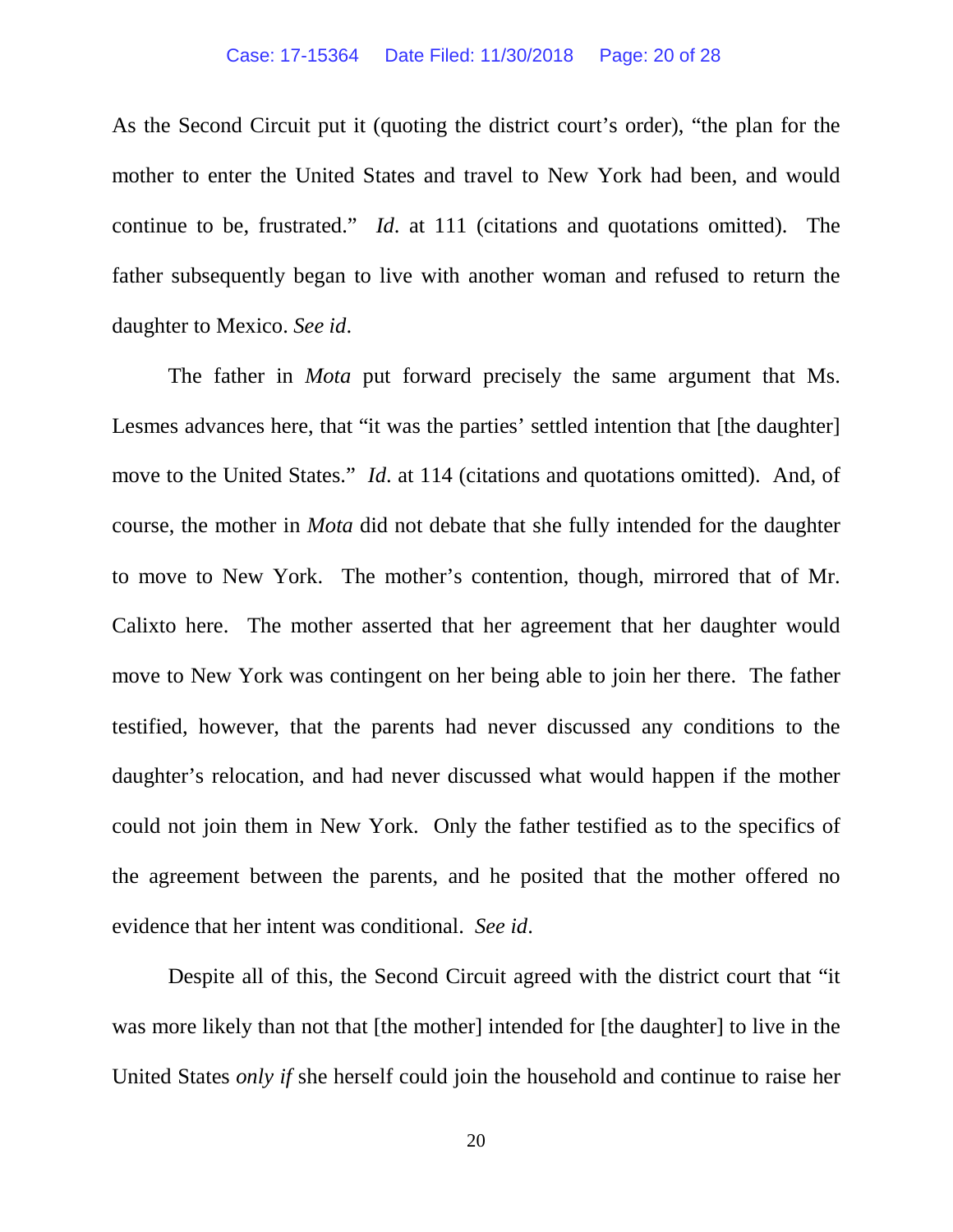#### Case: 17-15364 Date Filed: 11/30/2018 Page: 21 of 28

child." *Id*. at 115 (emphasis in original). The mother was the daughter's primary caretaker for the first three and one-half years of her life, she made repeated attempts to enter the United States, she timely demanded that the father return her daughter when her attempts failed, and she sought help from Mexican authorities and ultimately filed a petition under the Hague Convention to obtain her daughter's return. *See id*. at 114–15. In addition, the mother had testified that she never intended for her daughter to live permanently in the United States without her, but "always intended for [her daughter] to be by her side." *Id*. at 115.

The Second Circuit revisited the issue of conditional intent a year after *Mota*  in *Hofmann v. Sender*, 716 F.3d 282 (2d Cir. 2013). In that case, the father (a Canadian citizen) and the mother (a U.S. citizen) met in Canada, married in 2008, and had two sons, the first in 2009 and the second in 2011. *See id*. at 285–86. In the fall of 2011, the family began to take steps to move to New York, where the mother's parents lived. They moved many of their possessions to the home of the mother's parents, made renovations to one of the house's rooms, opened a joint bank account in New York, and transferred large sums of money into that account. *See id*. at 286-87.

The district court concluded that the move to New York was intended to be permanent, as the mother asserted, and not temporary, as the father had argued. *See id*. at 286. The district court also found, however, that "the parties believed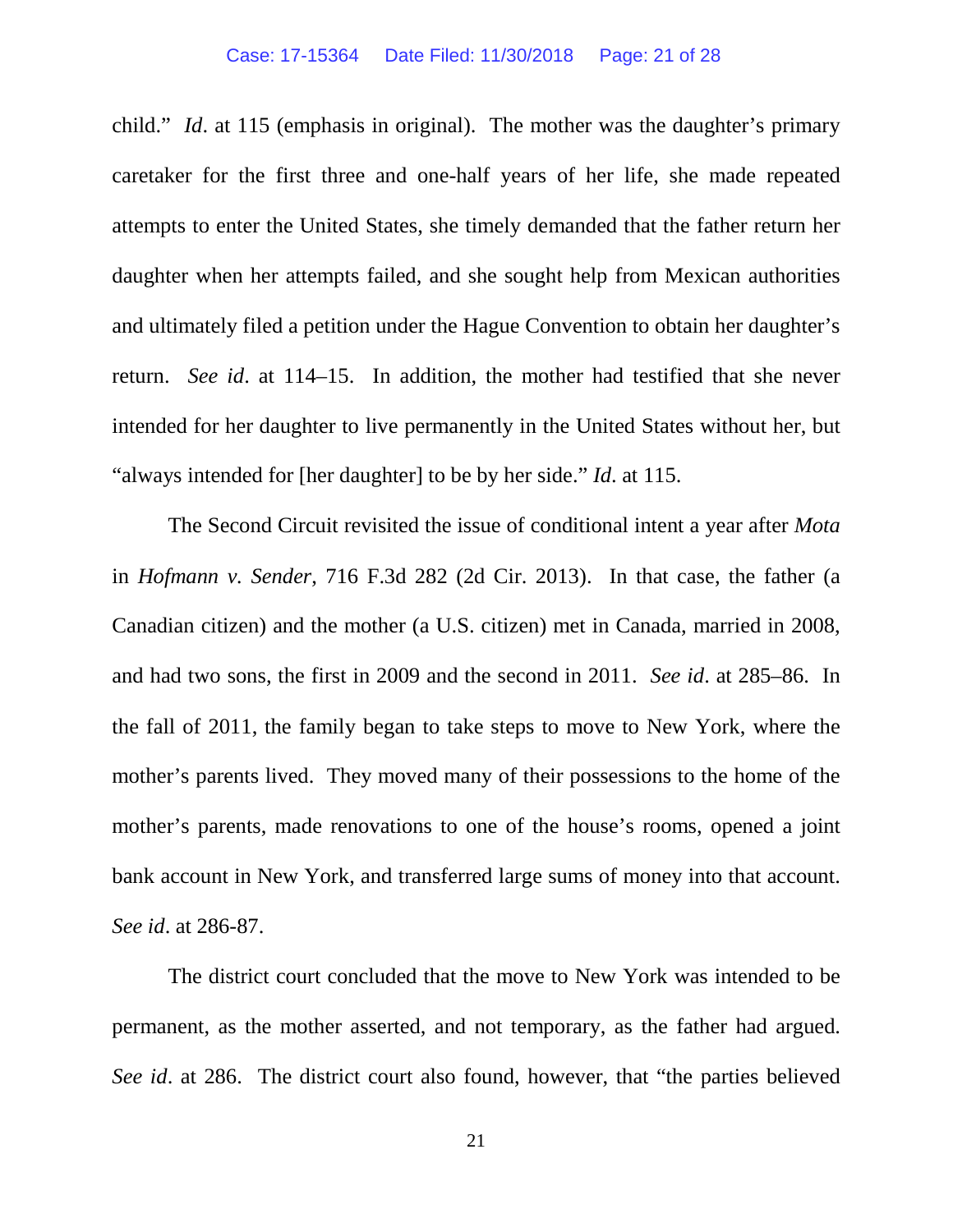## Case: 17-15364 Date Filed: 11/30/2018 Page: 22 of 28

that, if they were relocating permanently to New York[,] they were doing it as a family." *Id.* at 287 (quotations and citations omitted). Even though "this condition may not have been expressly stated, it was understood by the parties, and it certainly was understood by [the father]." *Id*. (internal quotation marks omitted). Throughout 2012, the father attempted unsuccessfully to achieve legal status in the United States. *See id*. at 288. Eventually, in September of 2012, the mother filed for divorce and kept the sons with her, to which the father responded by filing a petition under the Hague Convention. *See id*.

Relying on *Mota*, the district court found that "although [the father] had consented to the children's removal to the United States, that consent was a conditional one, contingent on his accompanying them and residing with them and [the mother] as a family in the United States." *Id*. at 289. The Second Circuit affirmed, agreeing that Canada remained the children's habitual residence. Quoting *Mota*, the Second Circuit reiterated that "if the parents here did not agree that the children would live indefinitely in the United States regardless of their father's presence, it cannot be said that the parents 'shared an intent' that New York would be the children's state of habitual residence." *Id*. at 293 (quotations and citation omitted). Although the parents had a shared intent to relocate to New York, "the extent to which that intent was shared was limited by [the father's] conditional agreement that the relocation was to be accomplished as a family." *Id*.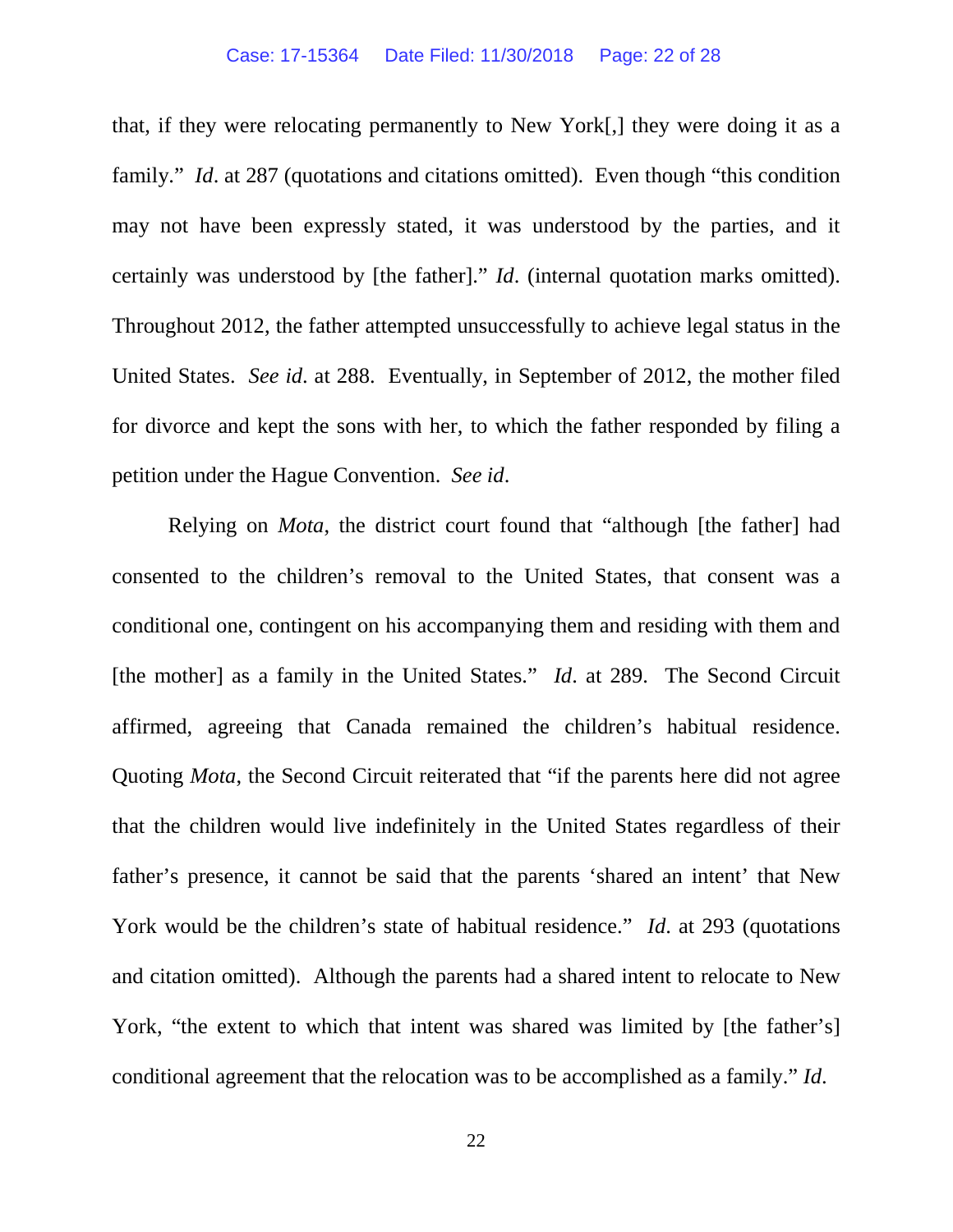#### Case: 17-15364 Date Filed: 11/30/2018 Page: 23 of 28

*Mota* and *Hofmann* are persuasive. They are well-reasoned and are consistent with our analysis in *Ruiz* of how conditional intent factors into whether there has been a change in habitual residence. Simply stated, the intent to change the habitual residence of a child from one country to another can be conditioned on the ability of one parent to be able to live in the new country with the child. In our view, there is no reason why such a conditional intent cannot be expressed in a document that permits the child to travel to her new country for a limited period of time. To the extent that the district court here believed that the travel consent form executed by Mr. Calixto could not render his intent about M.A.Y.'s habitual residence in the United States conditional, *see* D.E. 49 at 11–12, it was mistaken.

## **B**

Mr. Calixto and Ms. Lesmes disagree about whether they shared an intent to change M.A.Y.'s habitual residence to the United States. Their dispute revolves around the status of their relationship in November of 2015, and the meaning of the November 2016 return date on the travel consent form.

Mr. Calixto testified that he and Ms. Lesmes were still in a relationship in November of 2015 and that their joint plan was for them to live in the United States with M.A.Y. He understood the return date on the travel consent form as a binding limitation that required M.A.Y. to be returned to Colombia in November of 2016 if he was not able to join her and Ms. Lesmes in the United States. In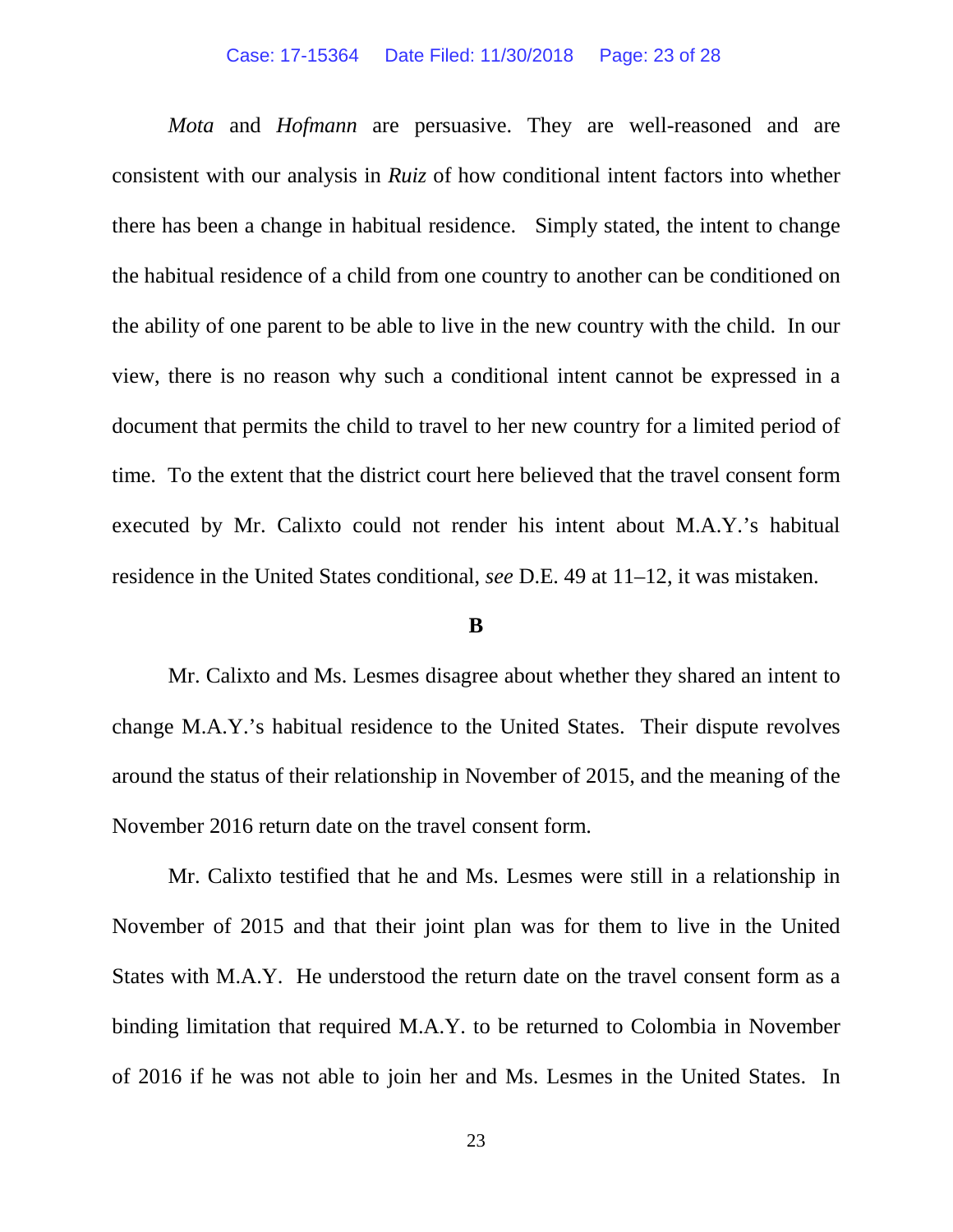other words, he only authorized M.A.Y. to be absent from Colombia without him for one year's time.

Ms. Lesmes, on the other hand, testified that she ended her relationship with Mr. Calixto in August of 2015 and told him that she would not marry him or help him come to the United States. Despite the breakup, Mr. Calixto supported M.A.Y. becoming a U.S. permanent resident and living in the United States with Ms. Lesmes. She therefore viewed the November 2016 return date on the travel consent form as signifying only that she had the option to send M.A.Y. to visit Mr. Calixto after a year. It was not a fixed date for M.A.Y.'s permanent return to Colombia.

The district court did not resolve these factual disputes, explaining in part that "[e]ven if [Mr. Calixto's] testimony is credited, the evidence nonetheless supports the conclusion that [Mr. Calixto and Ms. Lesmes] shared the intent that M.A.Y.'s habitual residence would change from Colombia to the United States." D.E. 49 at 10. On this record, we do not believe that the district court could have decided the issue of M.A.Y.'s habitual residence without making factual findings about the state of the relationship between Mr. Calixto and Ms. Lesmes in November of 2015 and the meaning of the return date on the travel consent form. And it could not have resolved the matter of shared intent the way that it did by crediting Mr. Calixto's testimony. We explain why below.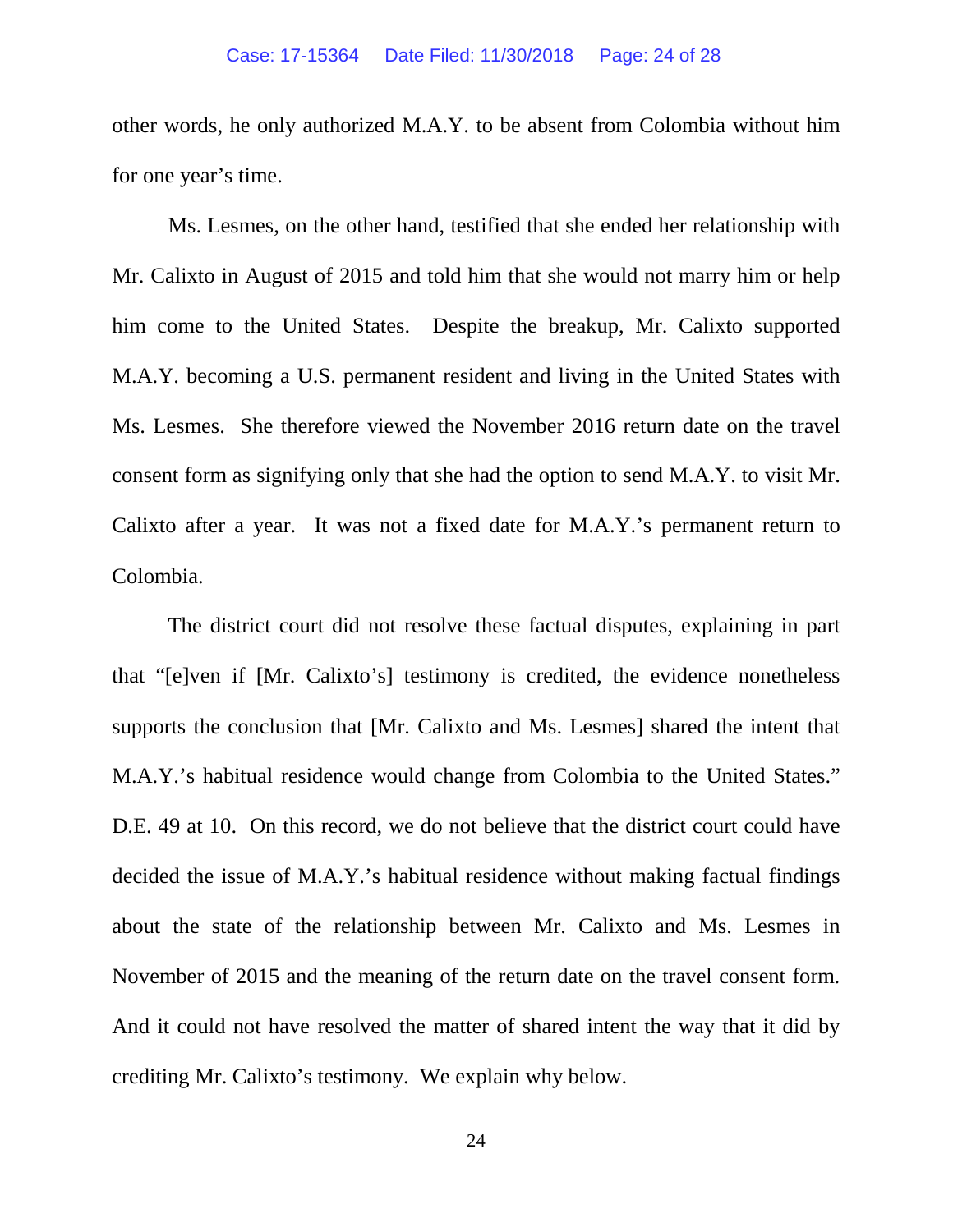If Mr. Calixto's account is credited, it appears that there was no shared intent to unconditionally change M.A.Y.'s habitual residence from Colombia to the United States. Mr. Calixto and Ms. Lesmes were still in a relationship in November of 2015, and given that reality, it makes sense to think that both parents wanted to move to the United States with M.A.Y. and agreed that—as reflected in the travel consent form—M.A.Y. would return to Colombia within a year, notwithstanding her U.S. permanent residency, if Mr. Calixto was not able to come to the United States. After all, Ms. Lesmes could not take M.A.Y. out of Colombia without Mr. Calixto's consent. At the very least, Mr. Calixto himself would have had such a conditional intent. He tried several times to obtain a tourist visa to join Ms. Lesmes and M.A.Y. in the United States, and the facts the district court pointed to (including Mr. Calixto's support for M.A.Y. obtaining U.S. permanent residence) do not necessarily detract from such a conditional intent. Indeed, Mr. Calixto testified that Ms. Lesmes lied to him, and ended the relationship after she arrived in the United States with M.A.Y. He found out only in December of 2015 that she had been having a relationship with a man in the United States, and in that same month he began efforts to get M.A.Y. back. *See Mota*, 692 F.3d at 114–15; *Hofmann*, 716 F.3d at [2](#page-24-0)87, 289, 292.<sup>2</sup>

<span id="page-24-0"></span> $2$  If Mr. Calixto only had a conditional intent, then there could be no shared intent, and a change in habitual residence could only occur "if the objective facts point unequivocally to a new habitual residence," or if one can "say with confidence that [M.A.Y.'s] relative attachments to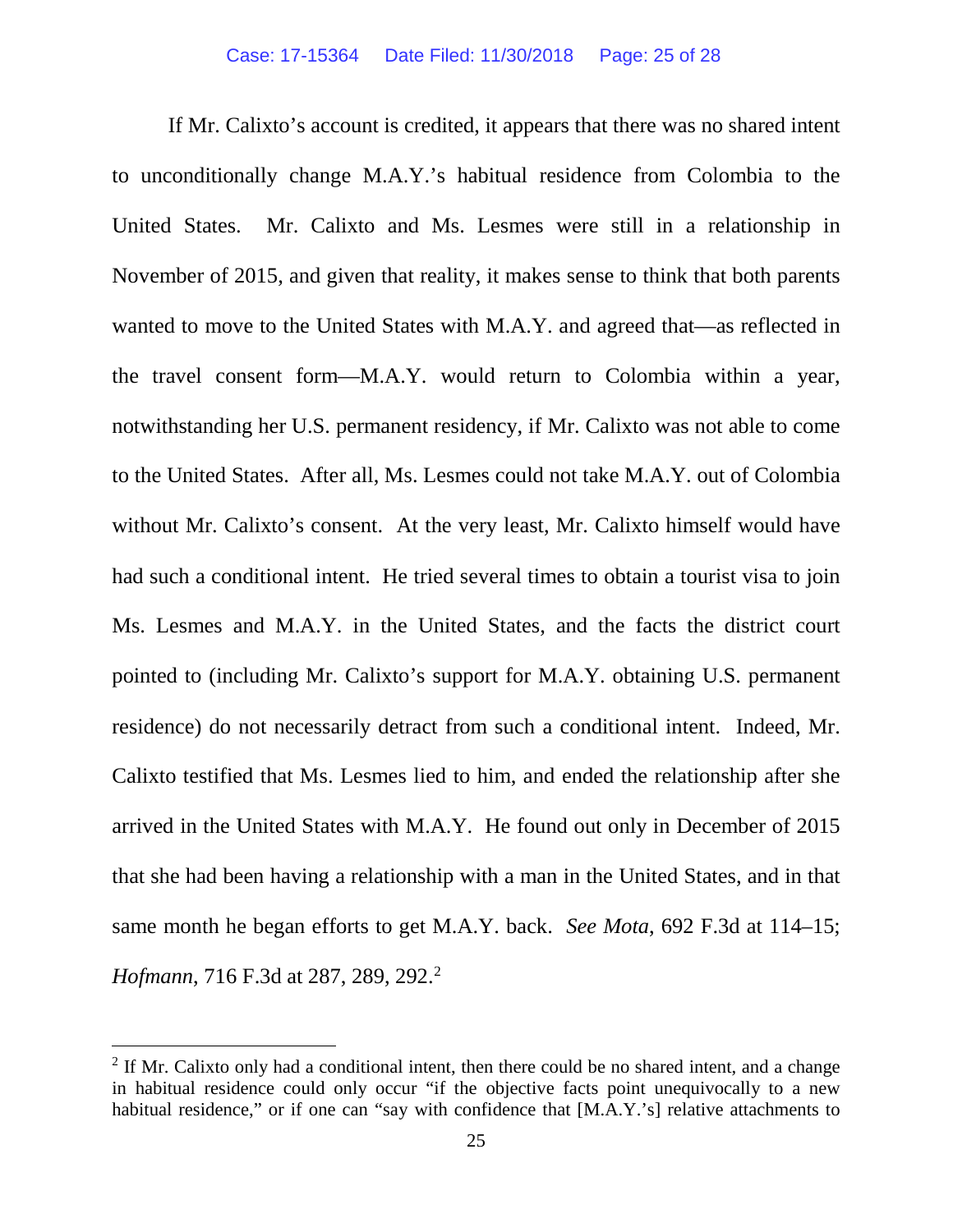If, on the other hand, Ms. Lesmes' account is credited, it appears that both Mr. Calixto and Ms. Lesmes agreed to have M.A.Y. move to and live in the United States regardless of Mr. Calixto's ability to join her and Ms. Lesmes. According to Ms. Lesmes, her relationship with Mr. Calixto ended in August of 2015, and she told him that she would not marry him or assist him in coming to the United States. Mr. Calixto, knowing this, unconditionally supported M.A.Y. obtaining U.S. permanent residency and traveling to the United States for an indefinite period of time with Ms. Lesmes. The travel consent form, seen in this light, may well indicate only that Mr. Calixto wanted to have M.A.Y. return to Colombia for a visit in November of 2016, particularly given that Mr. Calixto did not apply for U.S. permanent residency. If this was the state of affairs, then it is likely that Mr. Calixto and Ms. Lesmes had a shared (and unconditional) intent to change M.A.Y.'s habitual residence from Colombia to the United States. *See Sanchez-Londono v. Gonzalez*, 752 F.3d 533, 540–42 (1st Cir. 2014) (affirming district court's findings that parents had a shared intent to keep the United States as the habitual residence of their child, and that move to Colombia by the mother and child was temporary, even though the mother was not able to rejoin the child in the

 $\overline{a}$ 

the two countries have changed to the point where requiring a return to the original forum would now be tantamount to taking [her] out of the family and social environment in which its life has developed." *Ruiz*, 392 F.3d at 1254. Given its findings on shared intent and acclimatization, the district court did not address these two alternative ways of demonstrating a change in habitual residence.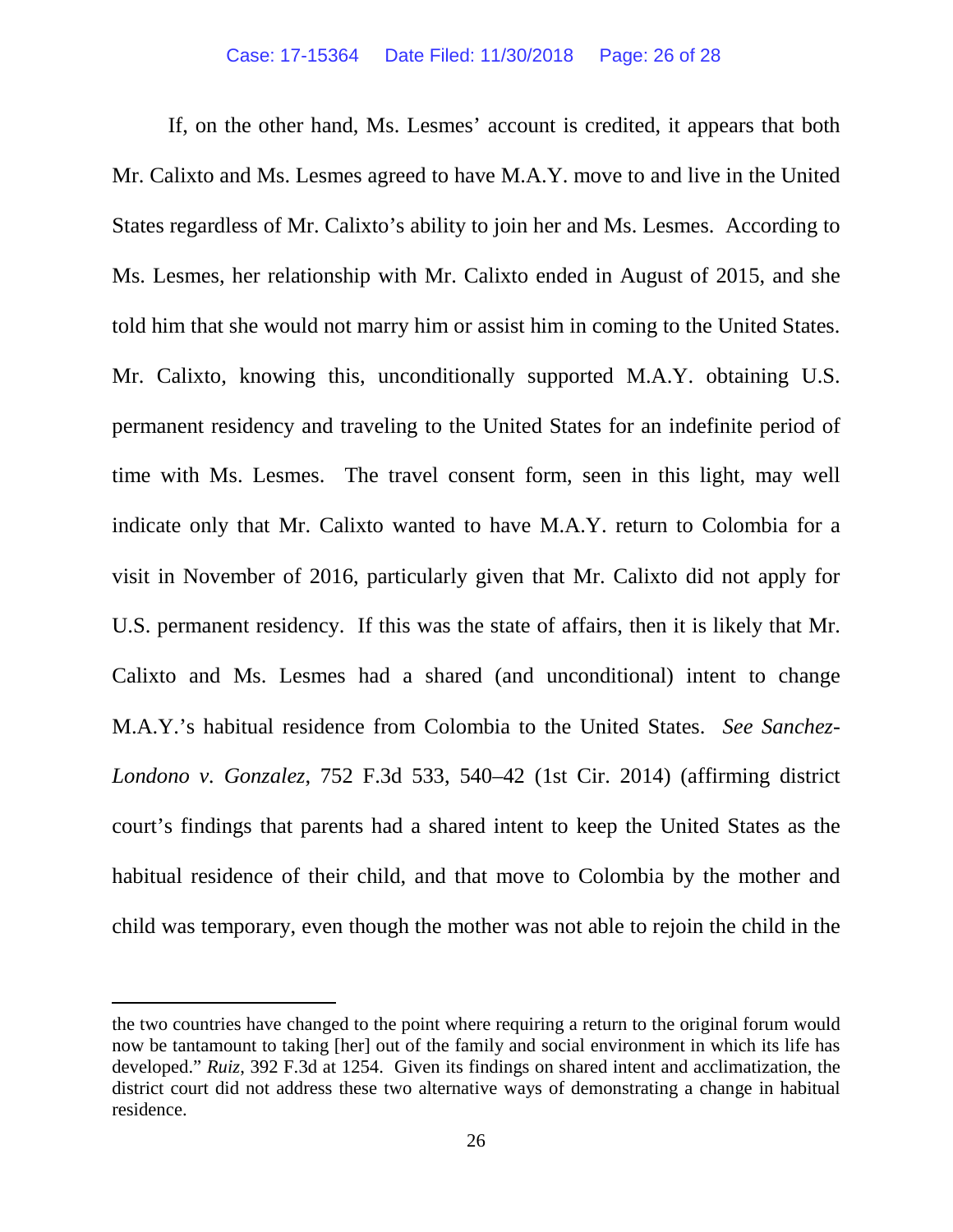United States due to immigration issues). *Cf. Feder v. Evans-Feder*, 63 F.3d 217, 224 (3d Cir. 1995) ("That Ms. Feder [the mother] did not intend to remain in Australia permanently and believed that she would leave if her marriage did not improve does not void the couple's settled purpose to live as a family in the place where Mr. Feder [the father] had found work.").

We recognize that in the context of a bench trial we can "infer[ ] from a district court's explicit factual findings and conclusion [other] implied factual findings that are consistent with its judgment although [they are] unstated." *United States v. \$242,484.00*, 389 F.3d 1149, 1154 (11th Cir. 2004) (en banc) (citations omitted). Indeed, we have done so in at least one Hague Convention case. *See Seaman*, 766 F.3d at 1258 & n.5.

But this is not an inflexible rule, and when too many critical factual issues remain unresolved it can prove difficult to figure out what may be permissibly inferred. On this record, we conclude that the district court must resolve the conflicts between the accounts of Mr. Calixto and Ms. Lesmes in order to properly decide the question of M.A.Y.'s habitual residence. *See, e.g., Sovereign Military Hospitaller Order of St. John of Jerusalem of Rhodes and of Malta v. Fla. Priory of the Knights Hospitallers of Sovereign Order of St. John of Jerusalem*, 702 F.3d 1279, 1293–94 (11th Cir. 2012) (remanding for additional factual findings); *Southeastern Fisheries Ass'n, Inc. v. Chiles*, 979 F.2d 1504, 1509–10 (11th Cir.